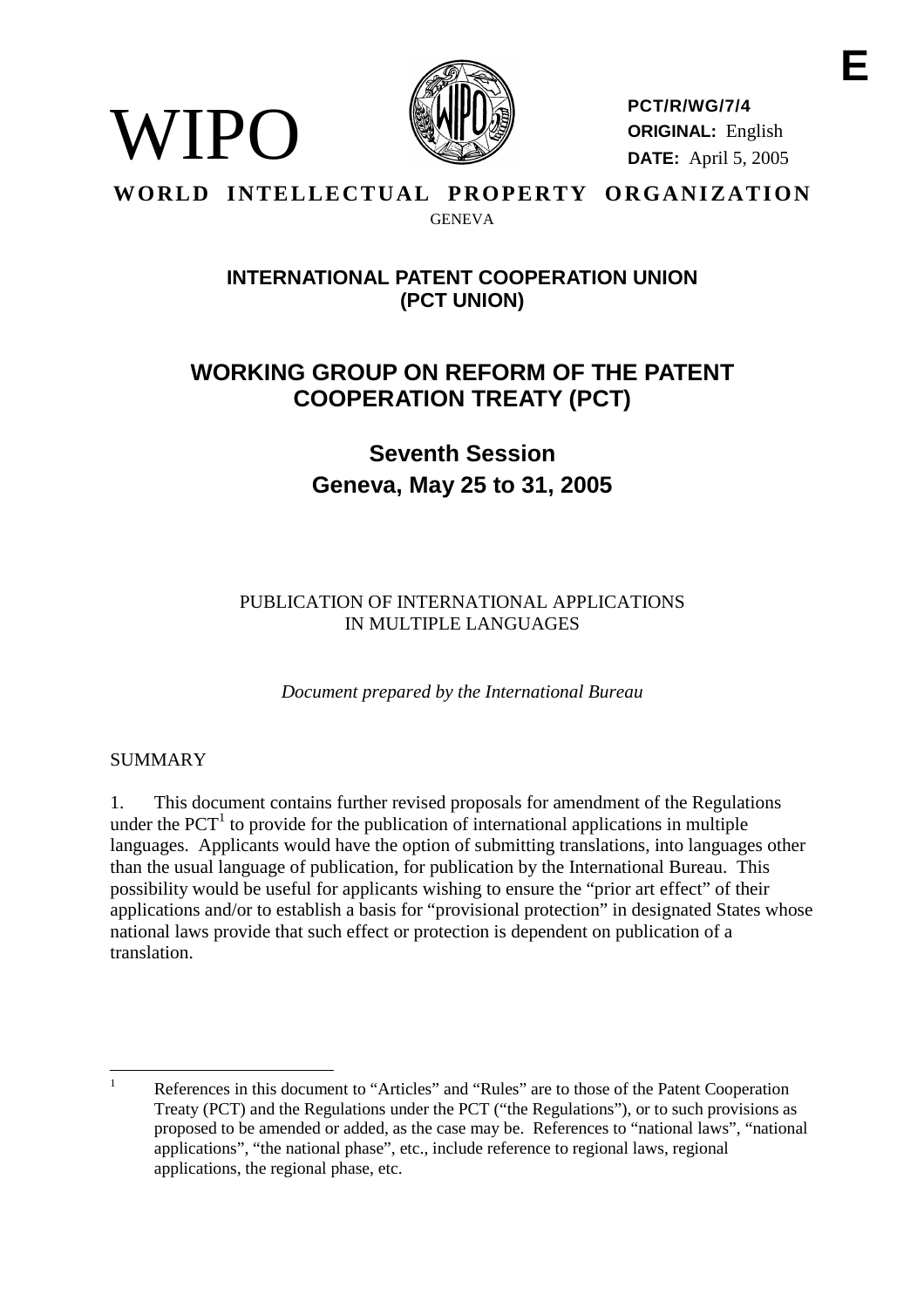2. Earlier proposals, discussed at the sixth session of the Working Group, have been revised taking into account the discussions, and the agreement reached, at that session and the comments re ceived on preliminary draft documents made available since then. The main differences in comparison with the proposals considered at the sixth session concern the following: (i) the additional languages in which the applicant may request international publication to take place; and (ii) the furnishing of translations of changes (amendments, rectifications of obvious errors) and of indications in relation to deposited biological material.

3. This documentals occontains other proposed language -related amendments of the Regulations which are not directly related to the proposed amendments concerning international publication in multiple languages but which appear to be necessary even if the latterdonotproceed.

## **BACKGROUND**

4. During its third session, the Working Group discussed aproposal for deletion of Article 64(4), based on document PCT/R/WG/3/1, Annex II, item 28. The Working Group agreed that further consideration of this matter should be deferred until progress had been made indiscussions of prior art issues by the Standing Committee for the Law of Patents (SCP). As a related matter, the Working Group agreed, however, that the International Bureau should look into the possibility of amending Rul e<sup>48</sup> so as to provide for the electronic publication by the International Bureau of translations, furnished by the applicant, of the international application (see the summary of the Chair of the third session of the Working Group, document PCT/R/WG/3/5, p aragraphs 78 to 82).

5. Forthe fourth session of the Working Group, the International Bureau prepared a proposal to amend Rule 48 so as to require the International Bureau, on request by the applicant, to publish, to gether with the einternational application, any translation of the international application furnished by the applicant or, where the international application was filed in a language which was not a language of publication, the international application in the language in which it was filed (see Annex III of document  $PCT/R/WG/4/4$ ). However, having regard to the time available for discussion during the fourth session, discussions on this proposal were deferred until the fifth session of the Working Group.

6. At the fifth session of the Working Group, discussions on the proposals to amend Rule 48 were again deferred, following an explanation by the International Bureau that further study and consultation was needed.

7. At its sixthesession, the Working Group discussed revised proposals for a mendment of the Regulations concerning the publication of international applications in multiple languages, taking into account the comments received on previous draft proposals. The dis cussions are outlined indocument PCT/R/WG/6/12, paragraphs 138 to 143, reproduced in the following paragraphs:

## "INTERNATIONAL PUBLICATION IN MULTIPLE LANGUAGES

"138. Discussions were based on document PCT/R/WG/6/8.

"139. The Working Group invited the S ecretariat to prepare revised proposals, for consideration at its next session, taking into account the comments and suggestions set out in the following paragraphs.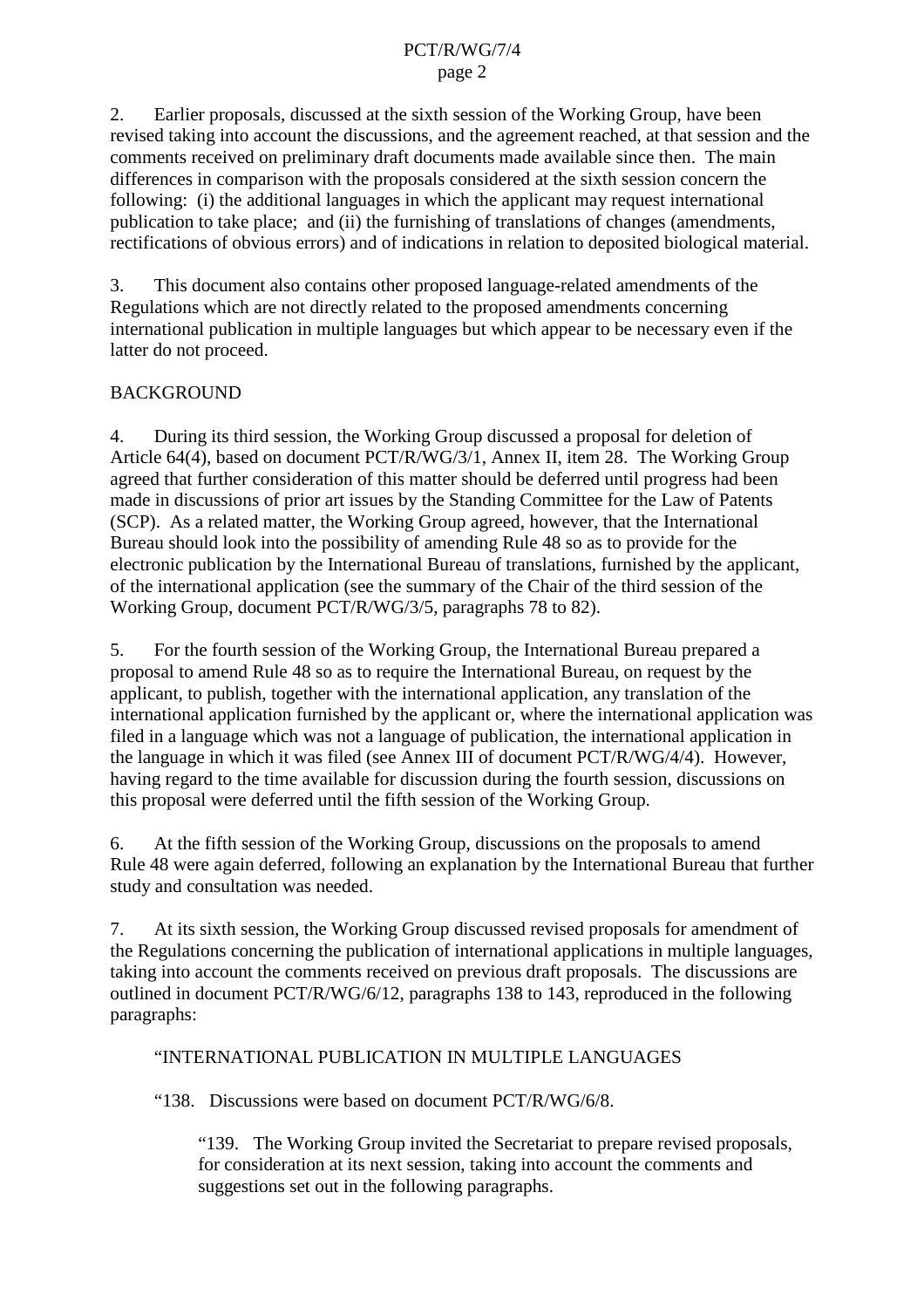"140. One delegation confirmed that the proposal as presently drafted would achieve its pr imary objective of establishing prior art effect of the international application concerned under its national law. Inview of this confirmation, the proposal was supported by two other delegations. One of those emphasized, however, the need to  $discuss a possible revision of Article 64(4) at some stage in the future.$ 

"141. One delegation and one representative of users, while we looming the proposals in relation to the question of prior art effect, stated that the effects of international publication in a nadditional language other than those relating to prior art effect ought to befurther examined and kept in mind as further proposals were developed. Such other effects included, for example, the affording of "provisional protection" to published applications (see Article 29).

"142. Onerepresentative of users suggested that international publication in additional languages should not be restricted to languages of publication under the PCT, that there should be a longer time limit for submitting translat ions for publication, that additional language versions should be published only inelectronic form as documents downloadable from the Internet, and that the fee for publication should vary depending on the particular electronic format in which a translation on was provided.

"143. One representative of users, while not opposed to the proposals *perse*, expressed concern that publication of international applications in multiple languages was out of line with one of the basic aims of the Treaty, namely, to give effect under multiple national laws to an international application filed in a single language. The representative suggested that the additional costs involved would deter most applicants from using the proposed system, and that the underlying issue concerning the prior art effect of published international applications should be dealt with in the context of the consideration by WIPO's Standing Committee on the Law of Patents of a proposed SubstantivePatentLawTreaty."

8. The A nnex to the present document contains further revised proposals, taking account of the suggestions made by delegations and representatives of users at the sixth session (see document PCT/R/WG/6/12, paragraphs 138 to 143, reproduced in paragraph 7, above) and also of comments received on preliminary drafts for these venthsession of the Working Group which were made available for comment on the WIPO website as PCT/R/WG/7 Paper No. 3 and Paper No. 3 Rev. The main f eatures of the revised proposals are outlined in the following paragraphs.

## INTERNATIONAL PUBLICATION IN MULTIPLEL ANGUAGES

9. International publication and communication to designated Offices of the international application in meethan one language would be beneficial for the establishment or protection of certain rights of the applicant under the national law of designated States. This will be the case, first, in designated States where the prior art effect of an international application is, in accordance with Article 64(4), dependent on the international publication of the international application in a language accepted by the Office of the designated State concerned. Second, there are designated States where provisional production of an international application is, in accordance with Article 29, dependent on the publication or availability of the international application in a language in which publications under the national law of the designated State concerned are effect ed.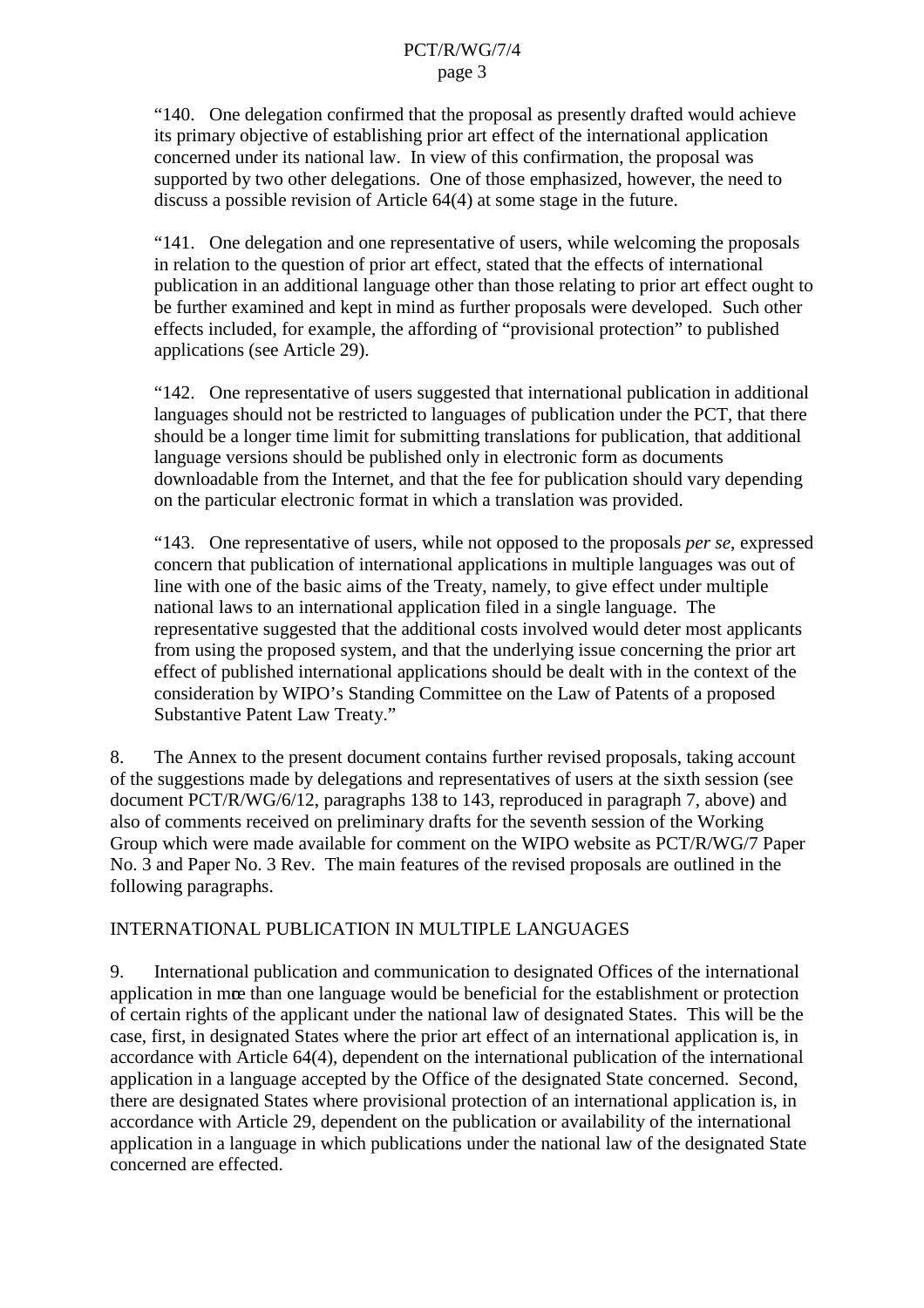10. It is thus proposed to amend the PCT Regulations so as to allow for the international publication of translations of the international application in one or more languages beyond that in which the international publication t ake splace under Article 21(4) and Rule 48.3.

11. Under the Regulations as proposed to be amended, the applicant may request, within a time limit of 17 months from the priority date, that the international application be published, in addition to the "usual" language in which the international application is published under Rule  $48.3(a)$  or  $(b)$ , in one or more additional languages.

12. Where the international application was filed in a language different from the language in which it is published under Rule  $48.3(a)$  or (b) and the applicant requests publication in that language of filing, the international application would be published in both the language of publication referred to in Rule 48.3(a) and in the la nguage in which it was filed. The applicant may also request publication in an additional language which was not the language offiling, in which case the applicant would have to furnish a translation of the international application into the additional language and the international application would then be published in both the language of publication referred to in Rule 48.3(a) and the additional language.

13. For the purposes of international publication in an additional langua ge, the applicant would have to pay aspecial fee. The translation into an additional language would have to contain the following elements (unless such element had already been furnished in that language):

(i) the international application itself (that is, the description, including the title of the invention, where applicable, as established by the International Searching Authority under Rule 37; the claim or claims; any text matter in the drawings; and the abstract, where applicable, as established by the International Searching Authority under Rule 38);

(ii) any amendment under Article 19 and any statement filed under Article  $19(1)$ ;

(iii) any rectification of an obvious error referred to in Rule 91.1(e)(ii) (that is, any rectification of an err or in any part of the international application other than the request); and

(iv) anyindications in relation to deposite divideo in a material referred to in Rule 13*bis*.4 furnished separately from the description.

14. International publication in the additional language would not take place where the applicant did not, within the applicable time limit, pay the special fee for publication or furnish the required translations.

15. As indicated above, in gener al, the time limit for requesting publication in the additional language, for the payment of the special fee for publication, and for the furnishing of the required translations would be 17 months from the priority date. It is to be noted, however, that the time limit formal king amendments under Article 19 (and for filing the statement under Article  $19(1)$ ) may, incertain circumstances, under Rule  $46.1$ , expire after the expiration of that 17 -month time limit, and even after international publication of the international application concerned. Furthermore, where the International Searching Authority has established the title and/orthered beta radium der Rules 37 and 38, respectively, the applicant may need further time to translate those elements into the addi tional language. It is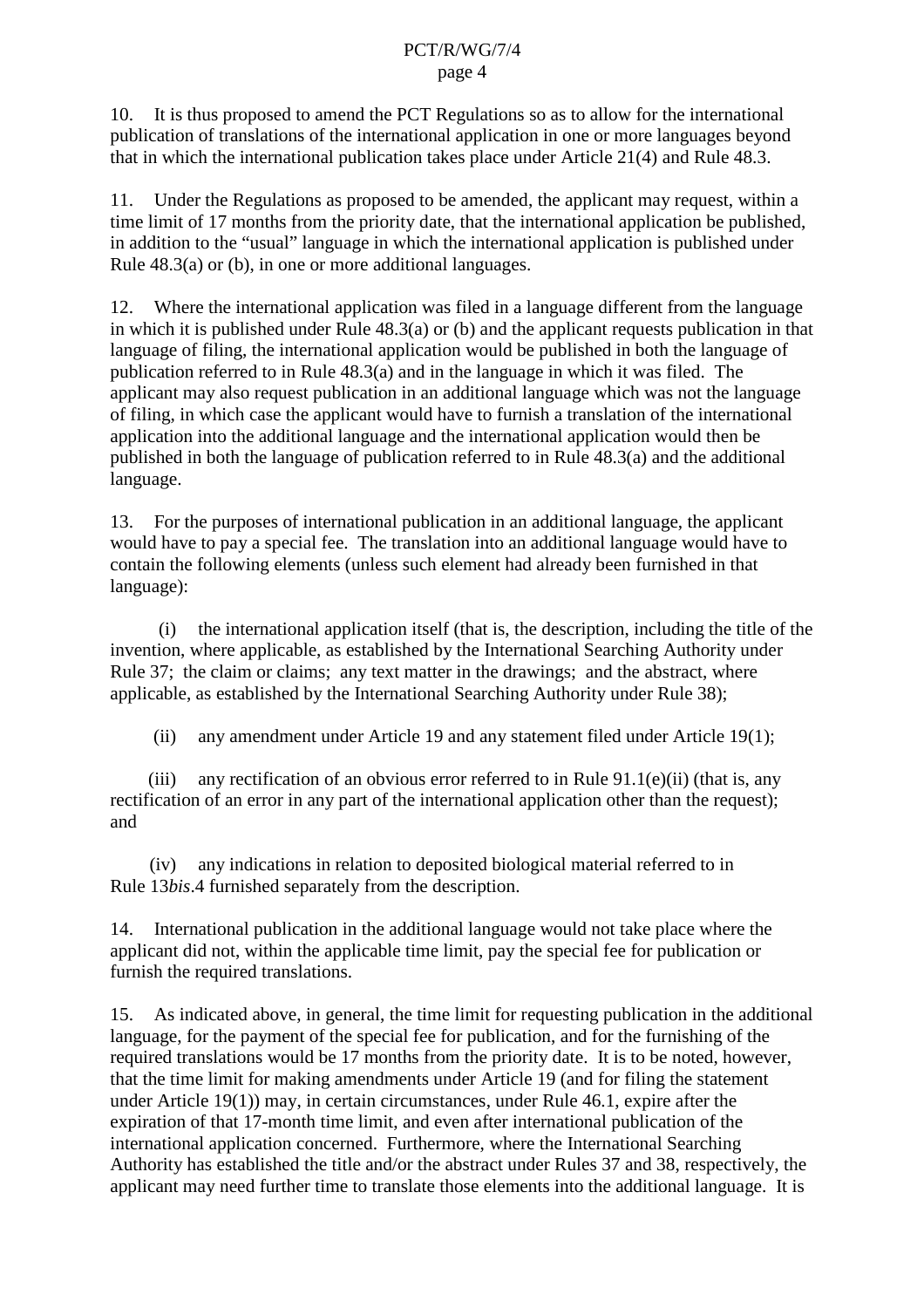thus proposed that any translation into the additional language of an amendment under Article 19 or statement under Article 19(1), or of the title and the abstract as established by the International Searching Authority, may be file dwithin two months from the date of transmittal of the international search report to the International Bureau and to the applicant by the International Searching Authority, or 17 months from the priority date, whichever time limit expires later. If such a translation is furnished after completion of technical preparations for international publication of the international application in the additional language but within that time limit, the international application would have to be republished in the additionallanguage.

16. As regards the additional languages in which the applicant may request that international publication take place, it is no longer proposed, as it was indocument PCT/R/WG/6/8, to limit those languages to the "languages of publication" referred to in Rule  $48.3(a)$ . As suggested at the sixth session (see the summary of the sixth session by the Chair, document PCT/R/WG/6/12, paragraph 142, reproduced in paragraph 7, abo ve), it is now proposed that the applicant be allowed to request publication of the international applicationinany additional language.

17. The International Bureau would not, however, be able to establish, for the purposes of international publication, a standardized front page of the published international application  $in a language not being one of the language of publication referred to in Rule 48.3(a). It is$ thus proposed that, where the additional language is not one of the languages of publication referred to in Rule  $48.3(a)$ , the front page relating to such international application would always be published in both English and French. The data contained on the front page is always available at the International Bureau in both those languages, since the Gazette in electronic form, which contains the same data elements as the front page, is published in both English and French. Where the additional language is one of the languages of publication referred to in Rule 48.3(a), the front page relating to such international application would, of course, be published in that language of publication.

## OTHERPROPOSEDAMENDMENTS

18. This documentals ocontains certain proposed amendments which are not directly related to the proposed amendments concerning international publication in multiple languages but which would appear necessary even if the latter were not agreed upon. In particular, it is proposed:

(i) to add a new Rule 12.1*b* is to fill a gap in the present Regulations which donot provide for the language in which indications related to deposited biological material furnished under Rule 13 *bis*.4 separately from the description are to be filed;

(ii) to amend Rule  $12.2(c)$  to fill a gap by adding a refer ence to a translation furnished underRule 12.4:

(iii) to amend Rules  $12.2$  (c) and  $55.2$  to clarify that the check for, and the correction of, defects under Rule 11 in translations furnished under Rule 55.2(a) for the purposes of international preliminary examination is carried out by the International Preliminary Examining Authority; and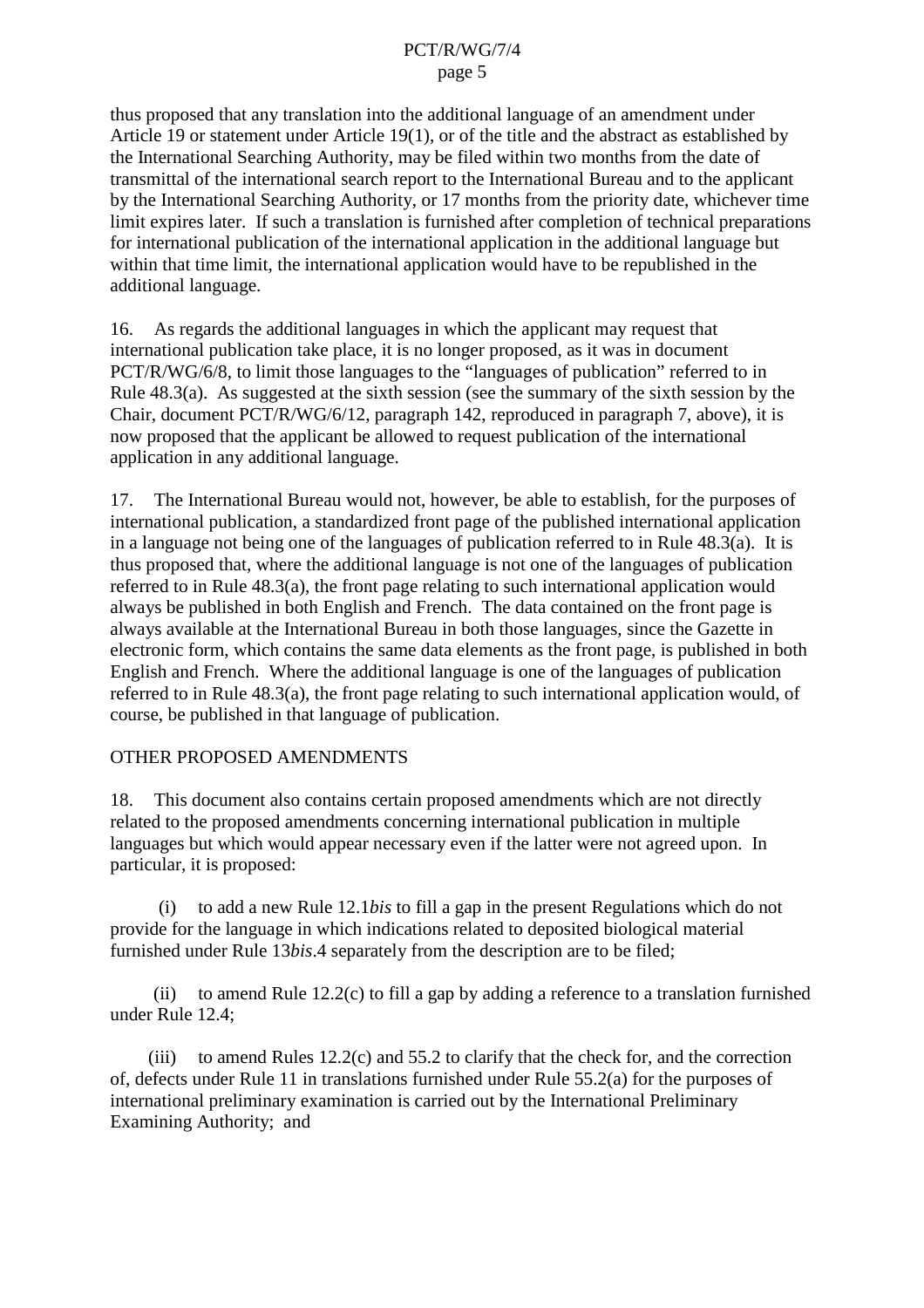$(iv)$  to amend Rule  $48.3(c)$  to clarify that, where the international application is published in a language other than English, the translation required for such intern ational publication shall be prepared under the responsibility of the International Bureau only if it is not furnished by the applicant under Rule  $12.3$  (or proposed new Rule 12.5).

> *19. The Working Group is invited to consider the pr oposals contained in the Annex to this document.*

> > [Annex follows]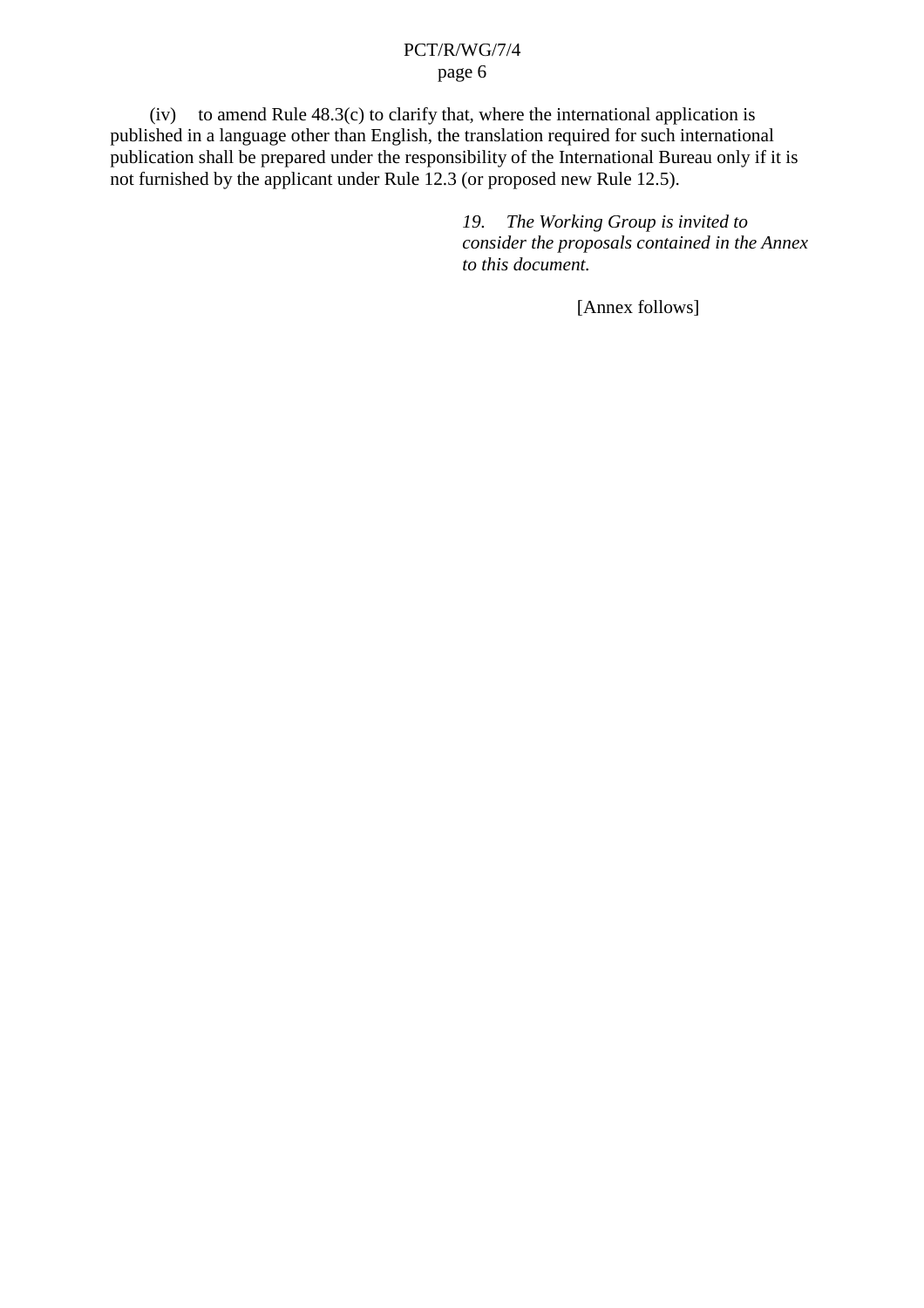#### PCT/R/WG/7/4

#### ANNEX

# PROPOSED AMENDMENTS OF THE PCT REGULATIONS:  $^{\,2}$

## PUBLICATION OF INTERNATIONAL APPLICATIONS IN MULTIPLE LANGUAGES

## **TABLEOFCONTENTS**

| Rule12LanguageoftheInternationalApplicationand Translations Translationfor      |  |
|---------------------------------------------------------------------------------|--|
| thePurposesofInternationalSearchandInternationalPublication must manufactured 3 |  |
|                                                                                 |  |
|                                                                                 |  |
|                                                                                 |  |
|                                                                                 |  |
|                                                                                 |  |
| 12.5 AdditionalTranslationsforthePurposesofInternationalPublication manuscule 8 |  |
| Rule26Checkingby,andCorrectingBefore,theReceivingOfficeofCertain                |  |
|                                                                                 |  |
|                                                                                 |  |
| 26.3 CheckingofPhysicalRequi rementsUnderArticle14(1)(a)(v) 14                  |  |
|                                                                                 |  |
|                                                                                 |  |
|                                                                                 |  |
|                                                                                 |  |
|                                                                                 |  |
|                                                                                 |  |
|                                                                                 |  |
|                                                                                 |  |
|                                                                                 |  |
|                                                                                 |  |
|                                                                                 |  |
|                                                                                 |  |
|                                                                                 |  |
|                                                                                 |  |
|                                                                                 |  |
| Rule46AmendmentofClaimsBeforetheInternationalBureau manufacture.com/            |  |
|                                                                                 |  |
|                                                                                 |  |
|                                                                                 |  |
|                                                                                 |  |
|                                                                                 |  |
|                                                                                 |  |
|                                                                                 |  |
|                                                                                 |  |
|                                                                                 |  |

<sup>&</sup>lt;sup>2</sup> Proposed additions and deletions are indicated, respectively, by underlining and striking through the text concerned. Certain provisions that are not proposed to be a member of the text concerned. Certain provisions th the text concerned. Certain provisions that are not p ease of reference.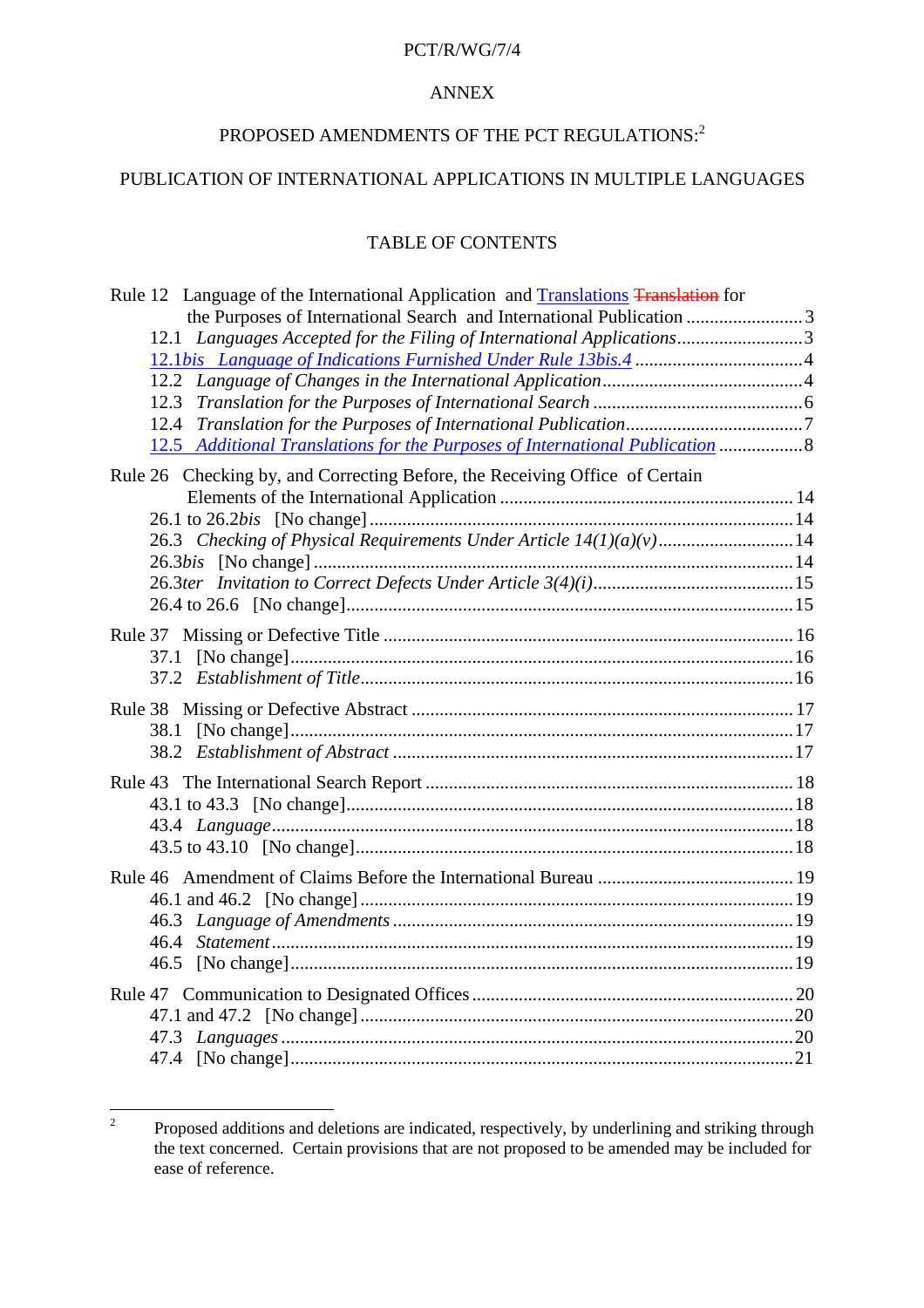| Rule55Languages(InternationalPreliminaryExamination) manufacture.com/manufacture.id=30 |  |
|----------------------------------------------------------------------------------------|--|
|                                                                                        |  |
|                                                                                        |  |
|                                                                                        |  |
| Rule66ProcedureBeforetheInternationalPreliminaryExaminin gAuthority 33                 |  |
|                                                                                        |  |
|                                                                                        |  |
| Rule70InternationalPreliminaryReportonPatentabilitybytheInternational                  |  |
| PreliminaryExaminingAuthority(InternationalPreliminaryExamination                      |  |
|                                                                                        |  |
|                                                                                        |  |
|                                                                                        |  |
| Rule74 TranslationsofAnnexesoftheInternationalPreliminaryExaminationReport             |  |
|                                                                                        |  |
| 74.1 ContentsofTranslationandTimeLimitforTransmittalThereof manu-manu-manu-35          |  |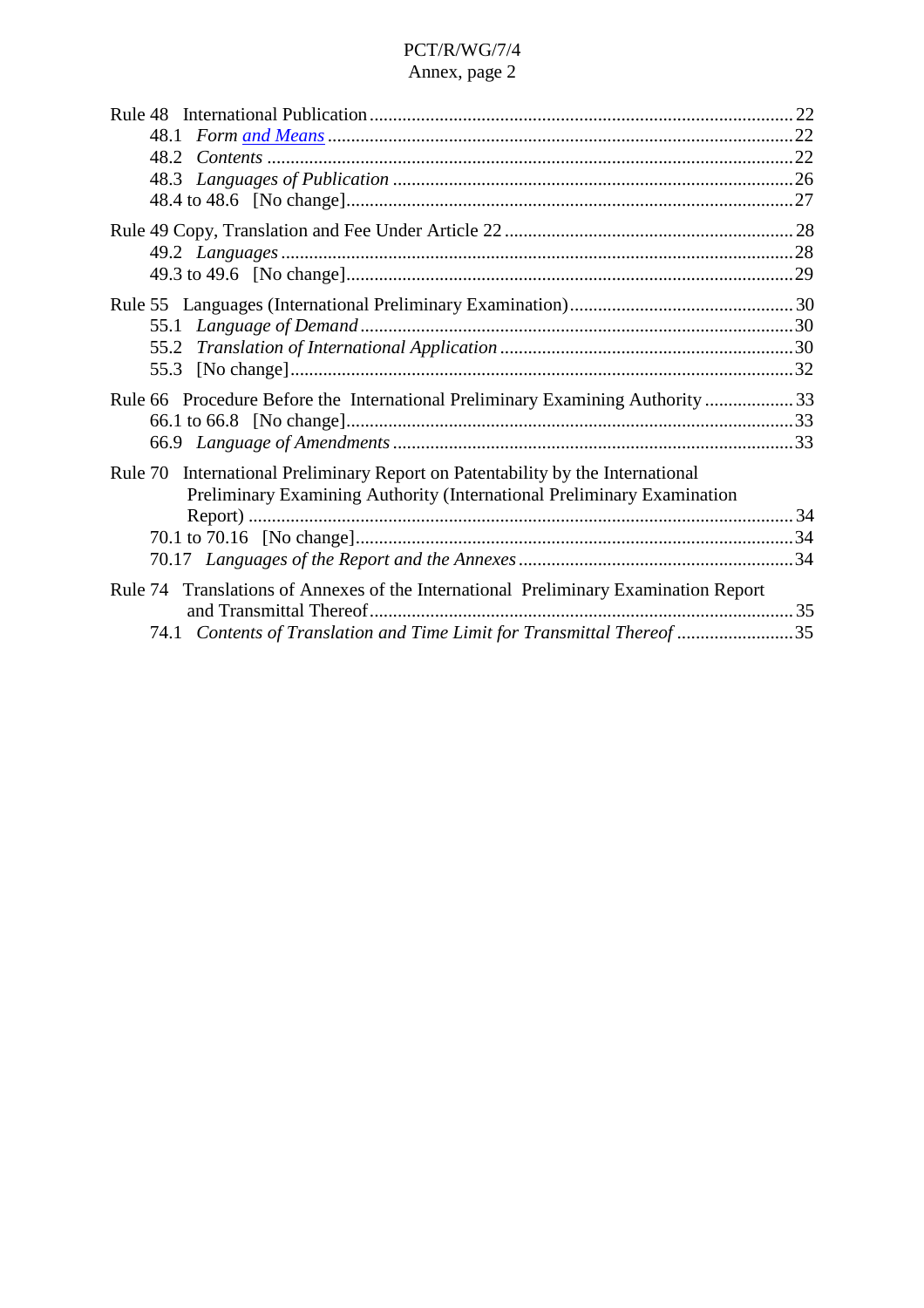## **Rule 12**

## **Language of the International Application**

## **and Translations Translation for the Purposes of International Search**

## **and International Publication**

## 12.1 *Languages Accepted for the Filing of International Applications*

(a) [Nochange]

(b) Each receiving Offices hall, forthe filing of international applications, acceptat leastonelanguage which is both:

(i) [Nochange] alanguage accepted by the International Searching Authority, or, if applicable, by at least one of the International Searching Authorities, c ompetent for the international searching of international applications filed with that receiving Office, and

(ii) alanguage referred to in Rule  $48.3(a)$  of publication.

 $(c)$  Notwithstanding paragraph  $(a)$ , the request shall be filed in any language referred to  $in Rule$  48.3(a)  $of *publication* which therefore *thereceiving* Office *accepts for the purpose* of this$ paragraph.

(d) [Nochange]

[COMMENT:The proposed amendments are consequential on the proposed amendment of Rule  $48.3(a)$  and  $(b)$  (see below).]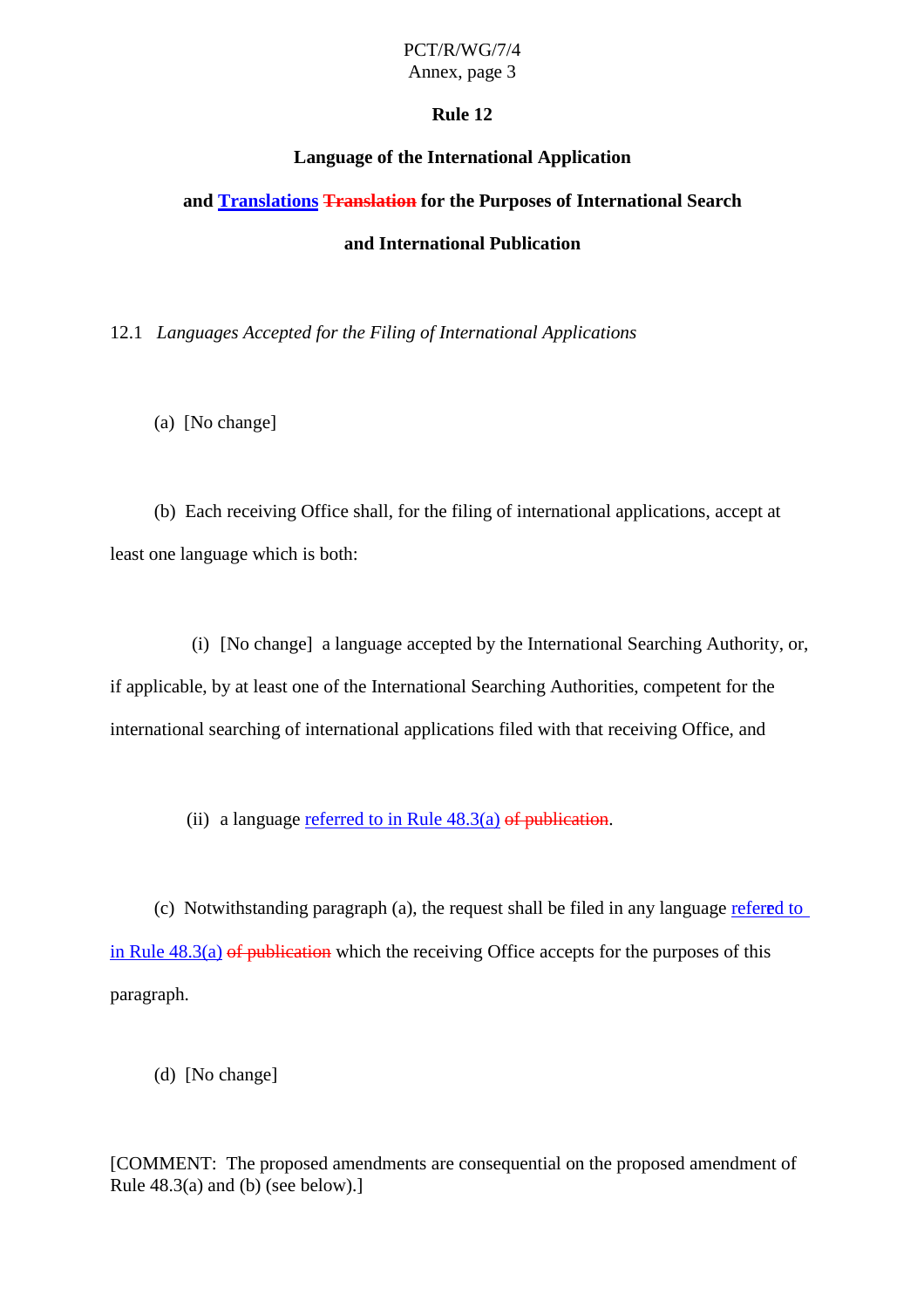12.1*bis Language of Indications Furnished Under Rule 13bis.4*

Anvindication in relation to deposited biological material furnished under Rule 13*bis*.4 shall be in the language in which the international application is filed, provided that, where a translation of the international application is required under Rule  $12.3(a)$  or  $12.4(a)$ , any such indication shall be filed in both the language in which the application is filed and the language of that translation.

[COMMENT: It is proposed to add new Rule 12.1*bis* so as to fill an apparent gap in the present Regulations which do not provide for the language in which indications related to deposited biological material furnished under Rule 13 *bis*.4 separately from the description are to be filed. Note that this proposed amend ment is not directly related to the proposed amendments concerning international publication in multiple languages and, if agreed upon, should be presented to the Assembly for adoption even if the proposed amendments concerning international publication in multiple languages are not agreed upon.

12.2 *Language of Changes in the International Application*

(a) [Nochange] Anyamendment of the international applicationshall, subject to

Rules 46.3, 55.3 and 66.9, beinthe language in which the application is filed.

(b) Any rectification under Rule 91.1 of an obvious error in the international

application shall be in the language in which the application is filed, provided that:

(i) where a translation of the international application is required under

Rule  $12.3(a)$ ,  $12.4(a)$  or  $55.2(a)$ , rectifications referred to in Rule  $91.1(e)$ (ii) and (iii) shall be filed in both the language in which of the application is filed and the language of that translation;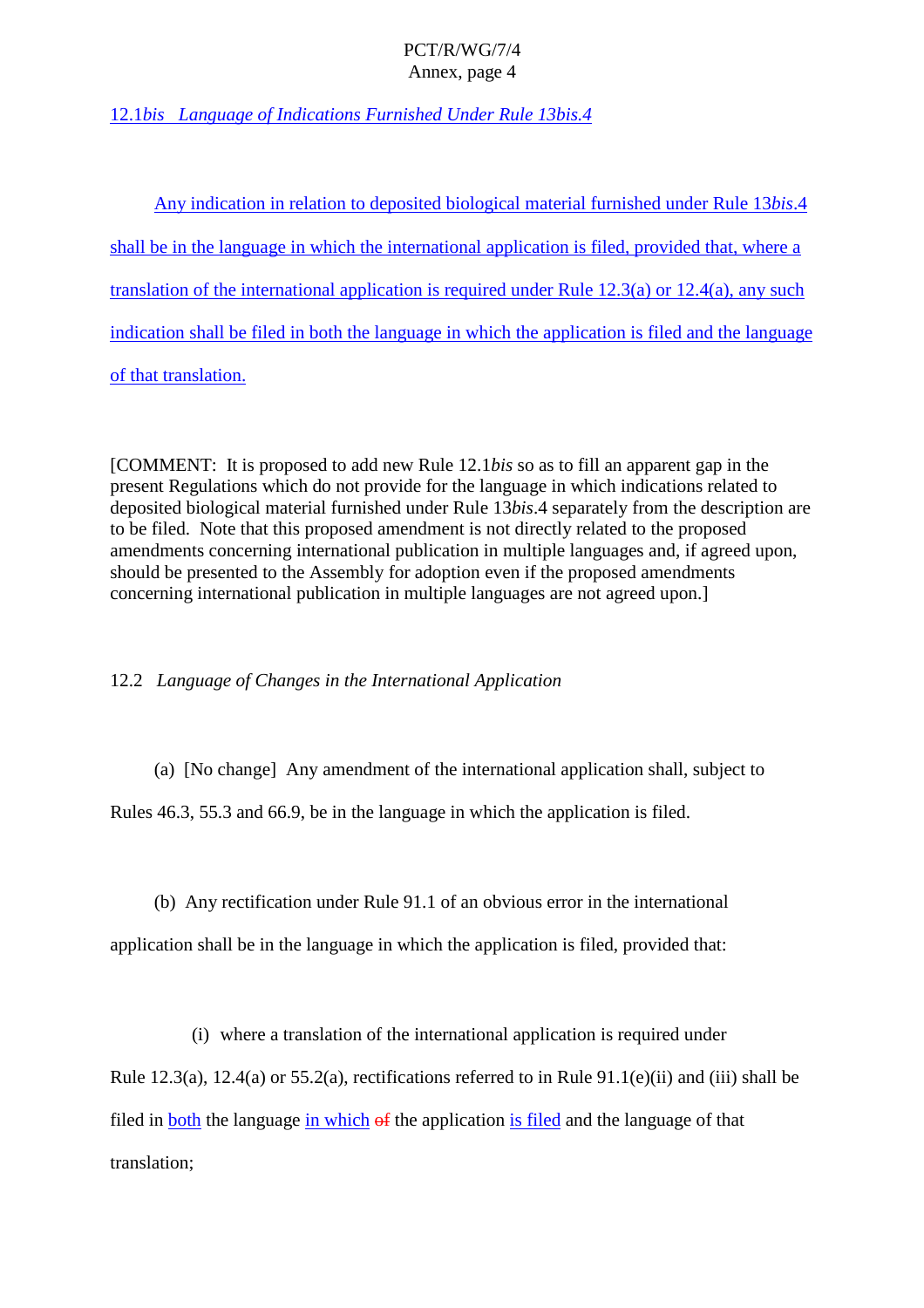*[Rule 12.2(b)(i), continued]*

[COMMENT: Note that parag raph (b) would have to be further amended should the proposed amendments to the Regulations concerning the rectification of obvious mistakes (seedocument PCT/R/WG/7/6) be adopted.]

(ii) [Nochange]

(c) Any correction under Rule 26 of a defect in the international application shall be in the language in which the international application is filed. Any correction under Rule 26 of a defectinatranslation of the international application furnished under Rule 12.3 or 12.4, any  $correction under Rule 12.5( f) of a detection at translation furnis hedunder Rule 12.5(b), any$  $correction under Rule 55.2(c) of a defect in a translation furnished under Rule 55.2(a), or any$ correction of a defect in a translation of the request furnished under Rule 26.3*ter*(c), shall be in the language of the translation.

[COMMENT:Rule 12.2(c) as worded at present would appear to incorrectly imply that the check for, and correction of, defects under Rule 11 in a translation furnished under Rule  $55.2(a)$  is made "under Rule  $26$ " and thu s by the receiving Office rather than by the competent International Preliminary Examining Authority to which such a translation is to be furnished. It is therefore proposed to amend paragraph (c) so as to clarify that a correction of a translation furnis hed under Rule  $55.2(a)$  is done "under Rule  $55.2(c)$ " and thus by the International Preliminary Examining Authority (see also Rule 55.2 as proposed to be amended, below). Furthermore, it is proposed to amend Rule  $12.2(c)$  by adding a reference to a translation furnished under Rule 12.4, noting that it would appear that the addition of such a translation of such a reference was overlooked when Rule 12.4 was added to the Regulations. Note that these proposed amendments are not directly related to the proposed amendments concerning international publication in multiple languages and, if agreed upon, should be presented to the Assembly for adoption even if the proposed amendments concerning international publication  $imultiple language same not agreed upon. It is further proposed to a  $mendparagraph(c) to$$ add a reference to a translation furnished under proposed new Rule 12.5, consequential on the proposed addition of that new Rule.]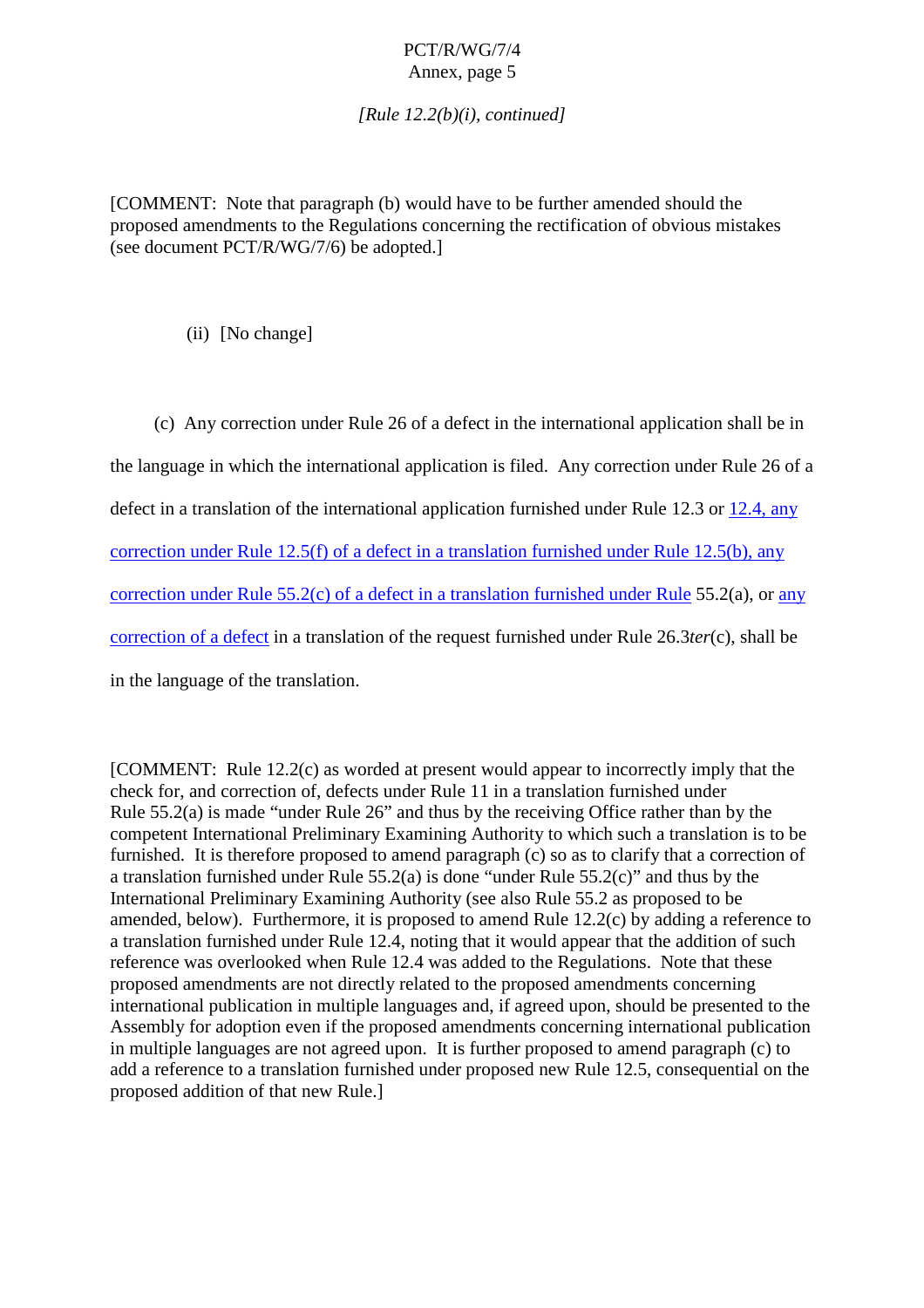12.3 *Translation for the Purposes of International Search*

(a) Where the language in which the inter national application is filed is not accepted by the International Searching Authority that is to carry out the international search, the applicant shall, within one month from the date of receipt of the international application by the receiving Office, f urnish to that Office a translation of the international application into a language which is all of the following:

(i) [Nochange]

(ii) a language referred to in Rule  $48.3(a)$  of publication, and

(iii) a language accepted by the receiving Office under R ule  $12.1(a)$ , unless the international application is filed in a language referred to in Rule  $48.3(a)$  of publication.

(b)  $to (e)$  [Nochange]

[COMMENT:The proposed amendments are consequential on the proposed amendment of Rule 48.3(a) and (b) and the prove posed addition of new Rule 48.3(b-*bis*) (see below).]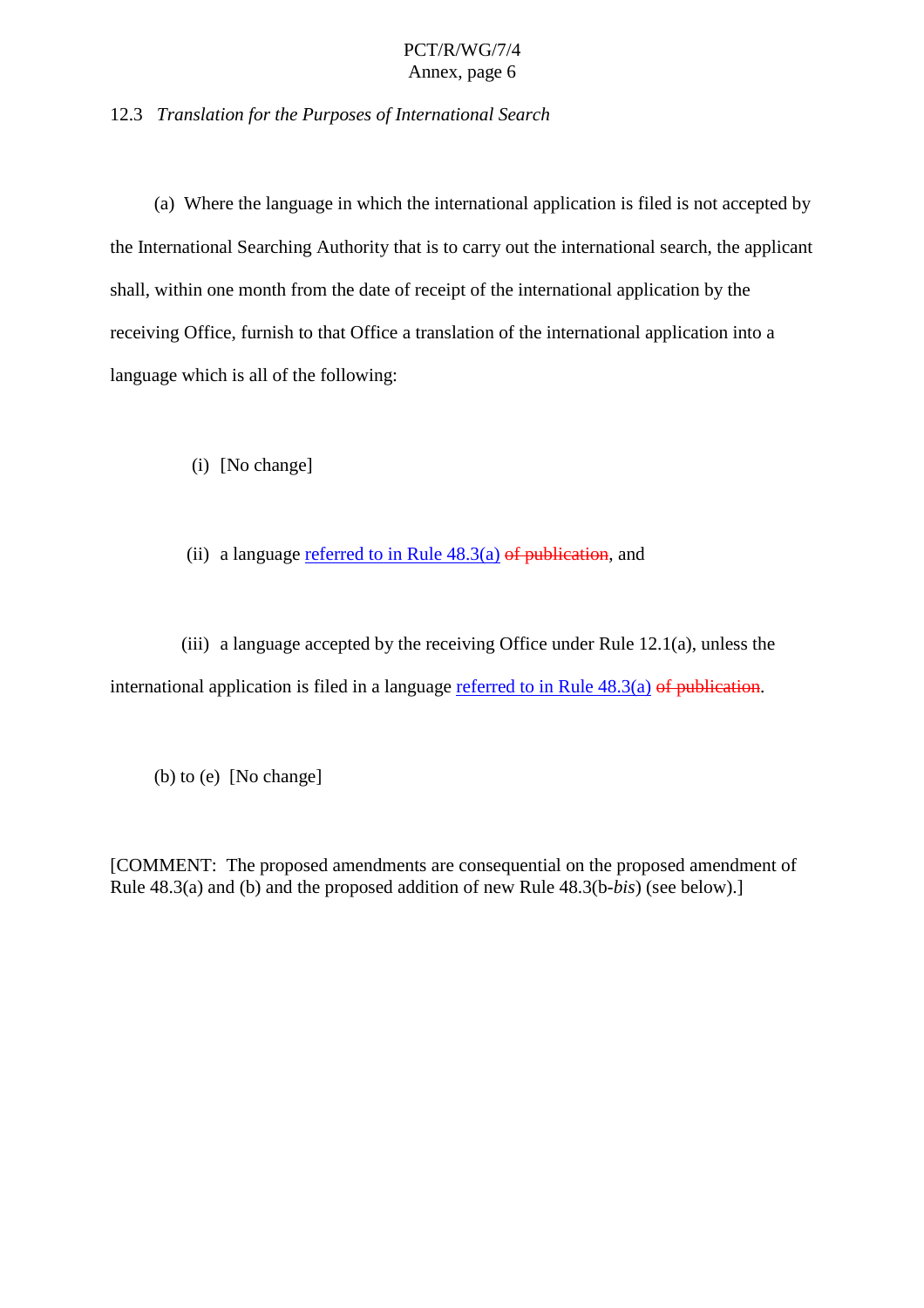12.4 *Translation for the Purposes of International Publication*

(a) Where the language in which the international application is filed is not a language

referred to in Rule  $48.3(a)$  of publication and no translation is required under Rule  $12.3(a)$ , the applicant shall, within 14 months from the priority date, furnish to the receiving Office a translation of the international application into any language referred to in Rule  $48.3(a)$  of publication which there ceiving Office accepts for the purposes of this paragraph.

(b)  $to (e)$  [No change]

[COMMENT:The proposed amendments are consequential on the proposed amendment of Rule  $48.3(a)$  and (b) and the proposed addition of new Rule  $48.3(b-bis)$  (see below).]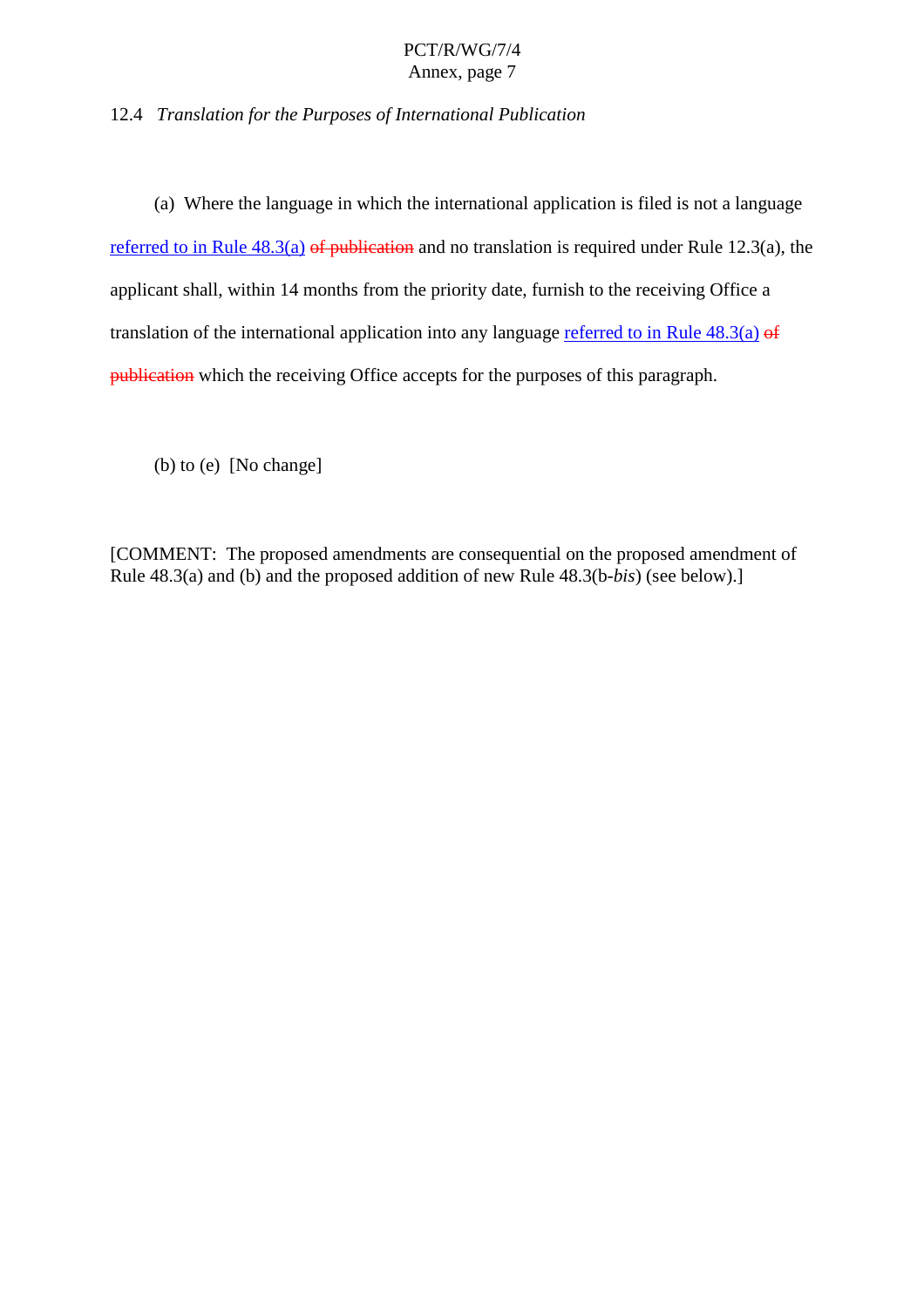12.5 *Additional Translations for the Purposes of International Publication*

(a) The applicant may, within the applicable time limit under paragraph  $(g)$ , make a request to the International Bureau that the international application be published, in add ition  $to the language in which it is to be published under Rule 48.3(a) or (b), in another language$ ("additional language"). Such requests may be made in respect of more than one additional language in relation to the same international application.

[COMMENT:Seeparagraph 16 in the main body of this document.]

(b) A request under paragraph (a) shall be accompanied by a special publication fee whose amounts hall be fixed in the Administrative Instructions and by a translation into the additional language of:

(i) the international application, unless it was filed in the additional language or a translation into the additional language has already been furnished under Rule 12.3;

[COMMENT: With regard to the con tents of the translation of the international application  $under paragraph(b)(i), see paragraph(c), below.]$ 

(ii) any amendment under Article 19 and any statement under Article  $19(1)$ ;

(iii) any rectification of an obvious error referred to in Rule 91.1(e)(ii), unless such rectification has already been filed in the additional language under Rule  $12.2(b)(i)$ ;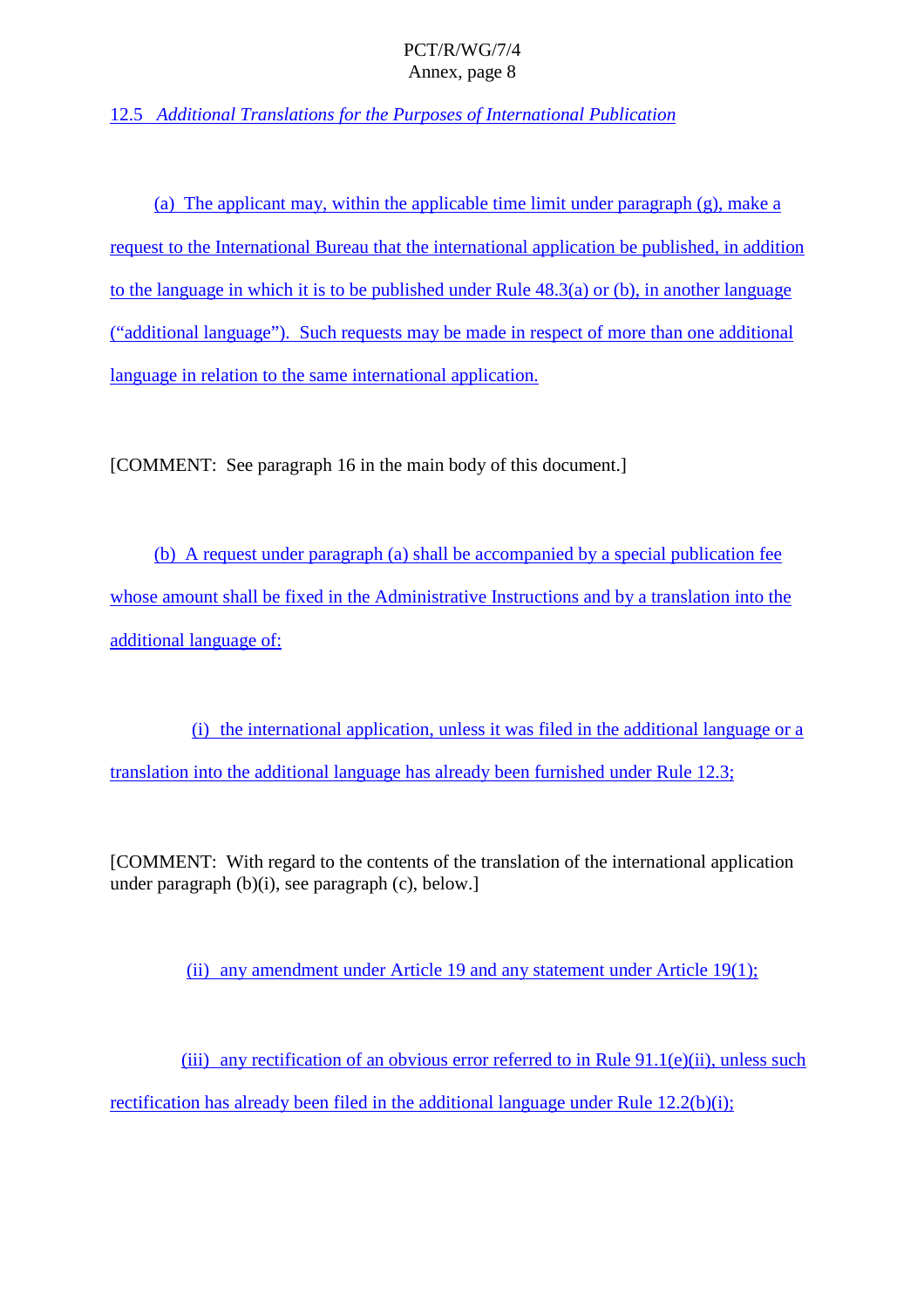*[Rule 12.5(b)(iii), continued]*

[COMMENT:Note that item (iii) would have to be further amended should the proposed amendments to the Regulations conc erning the rectification of obvious errors (see PCT/R/WG/7/6) beadopted.

(iv) anyindication in relation to deposite divergial material referred to in

Rule 13*bis*.4, unless such indication has already been furnished in the additional language

under Rul e 12.1*bis*.

[COMMENT: With regard to the consequences of non -compliance with the requirements of Rule  $12.5(a)$  and  $(b)$  (for example, non -payment of fees, missing translations, etc., see Rule 48.3(b-*bis*) and (b -*ter*), below).

(c) Forthe purposes of paragra ph  $(b)(i)$ , the translation of the international application

shall contain:

(i) the description (other than any sequence listing part of the description),

including, where applicable, the title established by the International Searching Authority

under Rul e 37.2;

[COMMENT: Note that the title prepared by the applicant is part of the description (see Rule  $5.1(a)$ ) and would thus be included in the translation of the description into the additionallanguage.]

(ii) the claim or claims;

(iii) any text matter in the drawings; and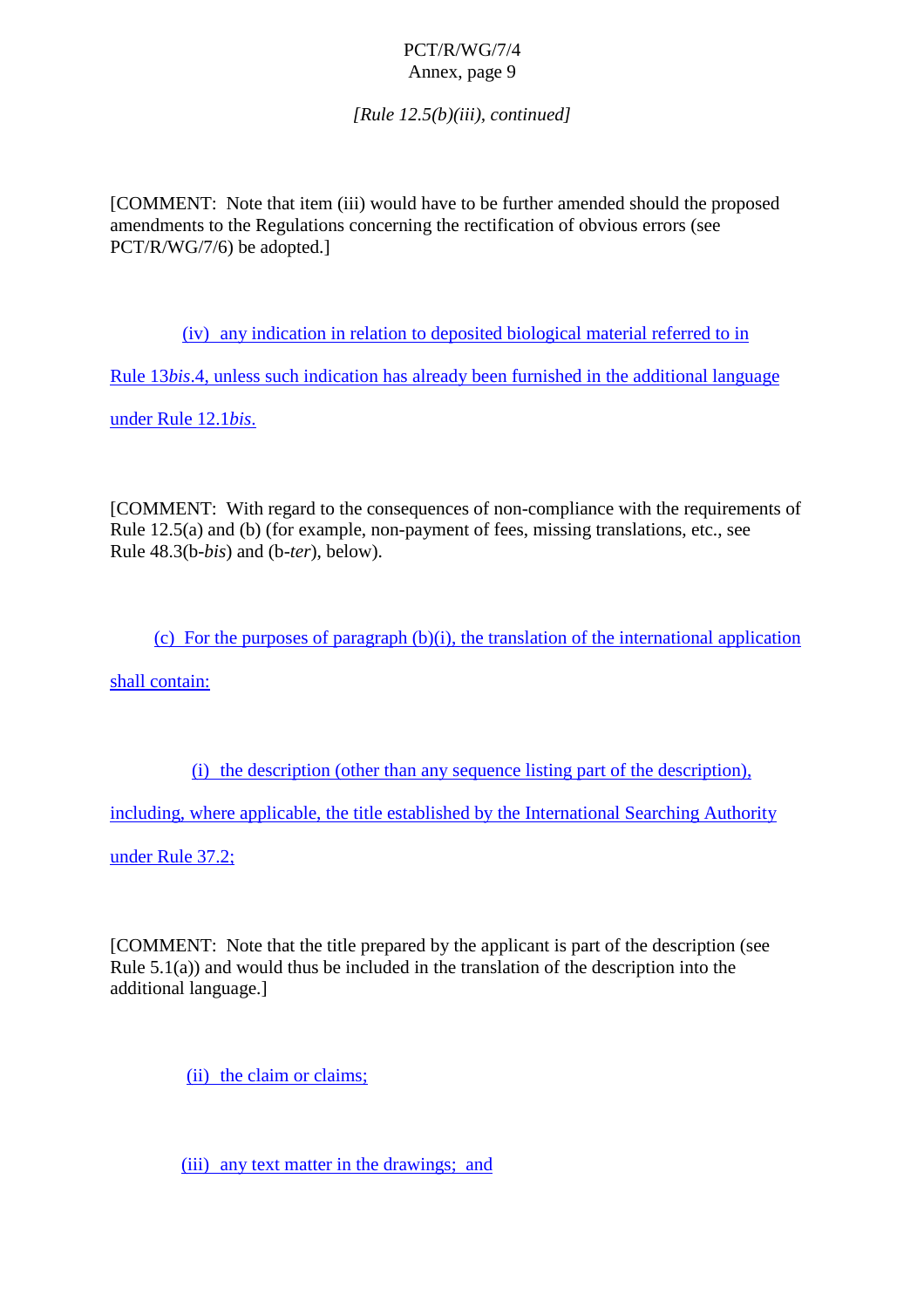*[Rule 12.5(c), continued]*

 $(iv)$  the abstract as filed b y the applicant or , where applicable, as established by the

International Searching Authority under Rule 38.2.

[COMMENT: Note that paragraph (c) would have to be further amended should the proposed amendments of the Regulations concerning the incorporation by reference of certain elements and parts (seed ocument PCT/R/WG/7/2) be adopted.]

(d) The translation of any text matter in the drawings referred to inparagraph (c)(iii) shall be furnished either in the form of a copy of the original drawing with the translation pasted on the original text matter or in the form of a drawing executed anew.

 $[COMMENT: Proposed new paragraph (d) is modeled on present Rule 49.5(d).]$ 

(e) Where a request under paragraph (a) is not accompanied by the special publication fee or a required translation referred to in paragraph (b), the International Bureau shall invite the applicant to pay that fee or to furnish that required translation, as the case may be, within  $the applicable time limit under paragraph(g).$ 

[COMMENT: With regard to the consequences where the applicant does not comply with the invitation within the applicable time limit, see Rule 48.3(b-*bis*), below).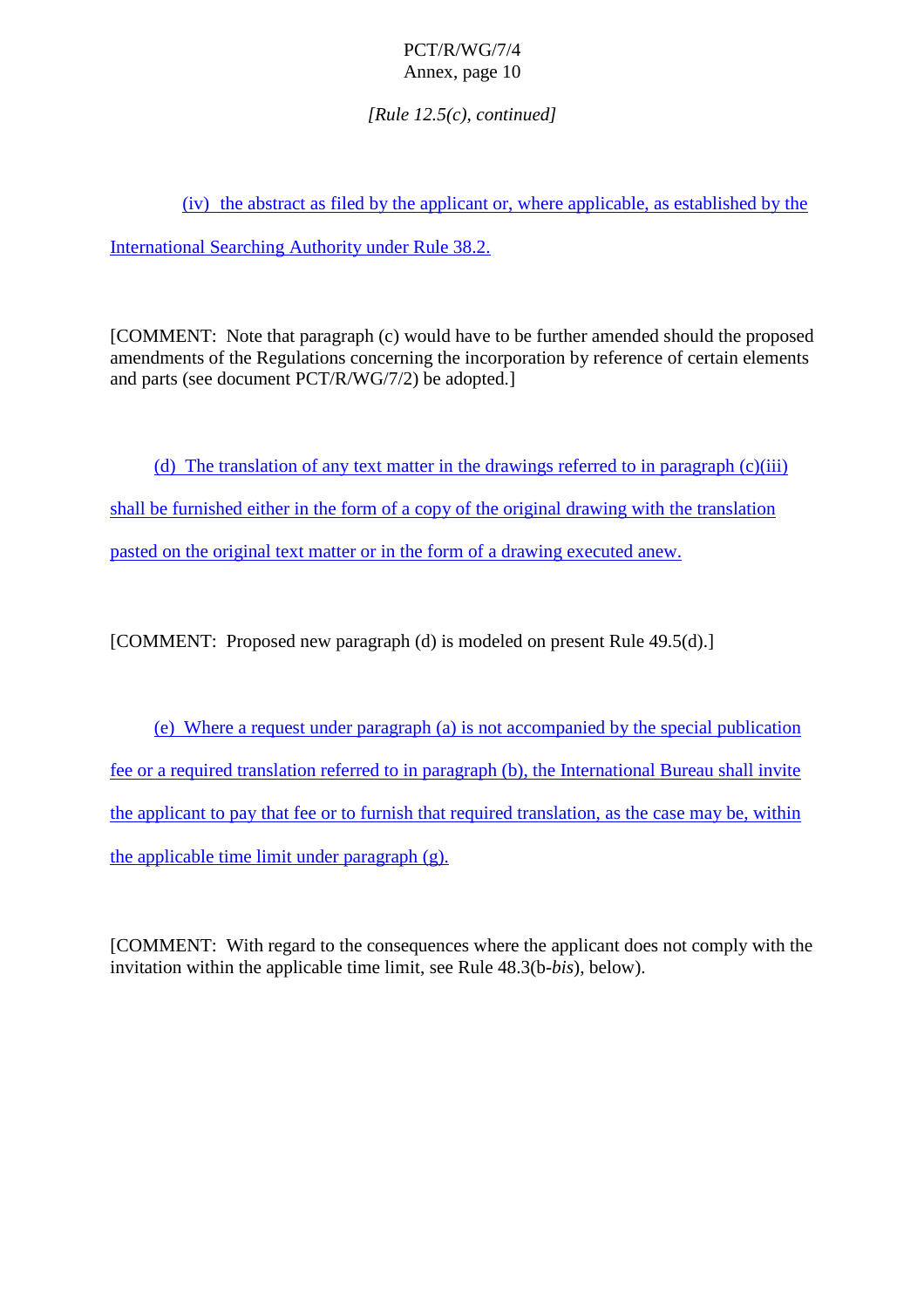## *[Rule 12.5, continued]*

| (f) The International Bureaushall checkany translation referred to inparagraph               | (b) |
|----------------------------------------------------------------------------------------------|-----|
| furnishedbytheapplicantforcompliancewiththephysical requirements referred to in              |     |
| Rule 11totheextentthatcompliancetherewithisnecessaryforthepurposeofreasona                   | bly |
| uniforminternationalpublication, and shall invite the applicant to correct any defect within |     |
| thetimelimitunderparagraph<br>$(g)$ .                                                        |     |

[COMMENT:With regard to the consequences where the applicant does not comply with the invitation within the applicable time limit, see Rule 48.3(b-*bis*), below).

(g) The time limit referred to in paragraphs (a), (e) and (f) shall be 17 months from the

priority date, provided that:

[COMMENT: See paragraphs 9 to 16 in the main body of this document. In general, it is proposed that any request for the publication of the international application in an additional language of publication (see proposed new Rule 12.5, above) and any translat ion into such a language would have to be furnished within 17 months from the priority date, noting that sufficient time is needed by the International Bureau in order to prepare international publication in the additional language. It is not proposed, as had been suggested by a representative of users at the sixth session (see the summary of the sixth session by the Chair, document PCT/R/WG/6/12, paragraph 142), to provide for an even longer time limit than 17 month from the priority date for the furnishi ng of the translation, noting that, in order to have the intended effects concerning prior art and provisional protection, publication of the international application in the additional language has to be part of the "international publication" under Artic le 21 and thus has to take place promptly after the expiration of 18 months from the priority date.]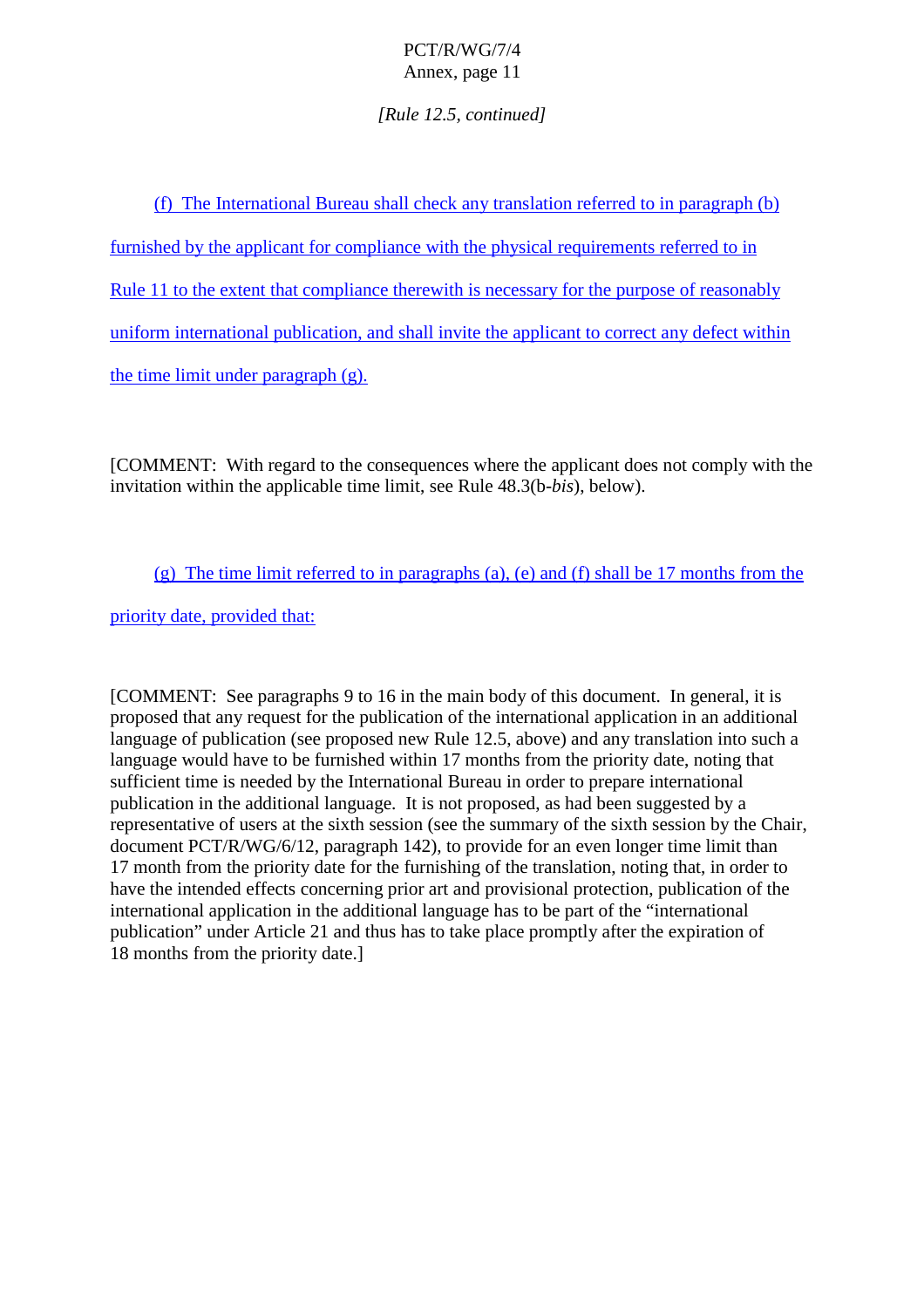*[Rule 12.5(g), continued]*

(i) the time limit referred to in paragraph (e) for the furnishing of a translation of the title or the abstractestablished by the International Searching Authority under Rule 37.2 and  $38.2$ , respectively, as required under paragraphs (b)(i) and (c), and of an amendment under Article 19 and a statement under Article 19(1) as required under paragraph (b)(ii), and the time limit refe rred to in paragraph (f) for the furnishing of any correction of such the intertranslation, shall be two months from the date of transmittal of the international search report to the International Bureau and to the applicant by the International Searching Authority or 17 months from the priority date, which ever time limit expires later;

[COMMENT:Seeparagraph 15 in the main body of this document.]

(ii) any translation of a rectification of a nobvious error required unde r paragraph (b)(iii), and any correction of such translation referred to inparagraph (f), furnished after the expiration of 17 months from the priority dates hall be considered to have been received on the last day of that time limit if it reaches the Int ernational Bureau before the technical preparations for international publication have been completed;

[COMMENT: As regards the translation of any rectification of an obvious error, it is proposed to, in effect, extend the 17 -month time limit up to the point of completion of technical preparations for international publication, noting that, under present Rule 91, the applicant may request rectification of an obvious error in the international application (other than the request) up to that point in time (no tefurther that, in order to be effective, the authorization for rectification given by the International Searching Authority must also reach the International Bureau before the completion of technical preparation for international publication (see present Rule 91.1(g)(i) and (g -*bis*)). Note that item (i) would have to be furtheramended should the proposed amendments to the Regulations concerning the rectification of obvious mistakes (seed ocument PCT/R/WG/7/6) be adopted.]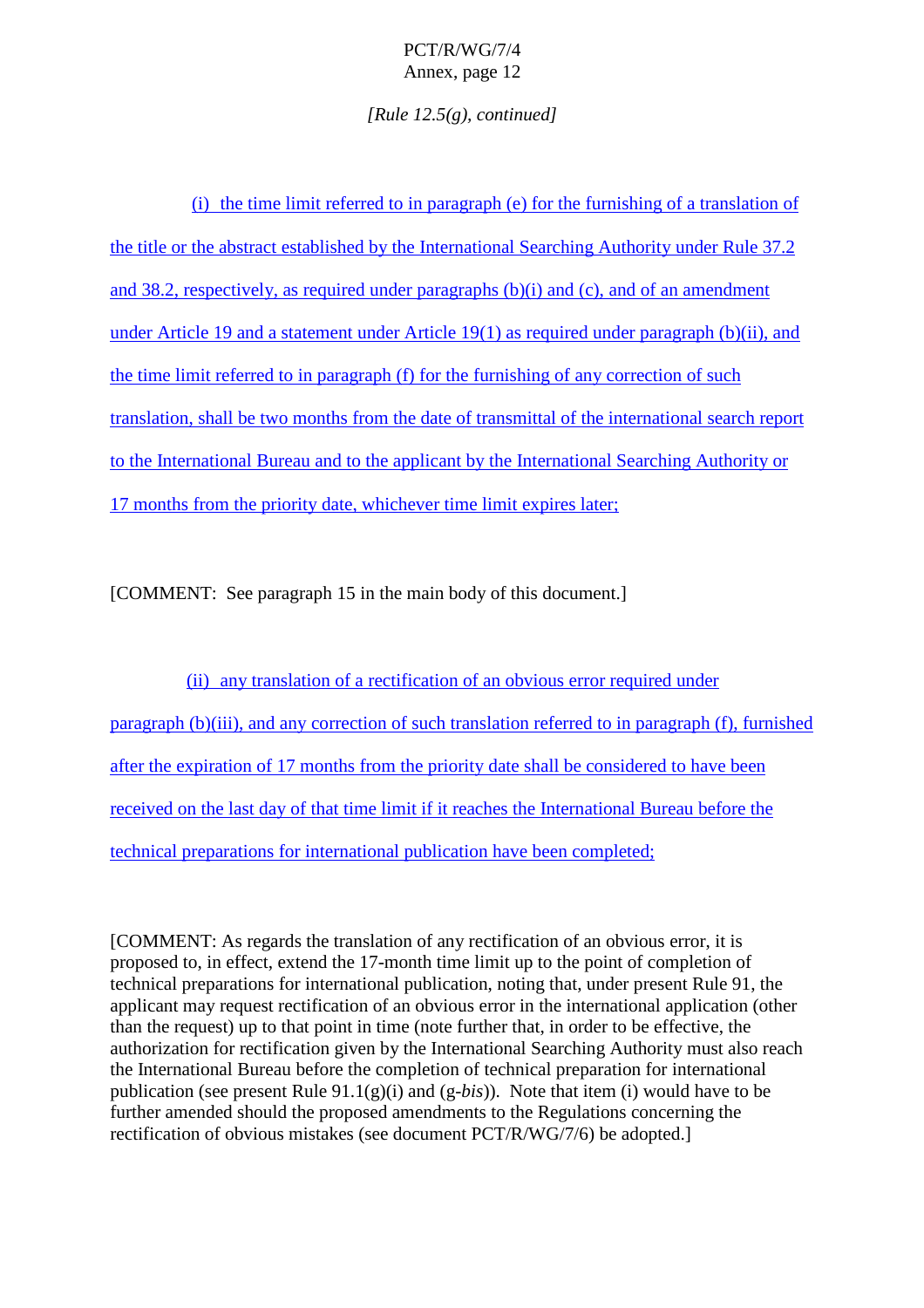*[Rule 12.5(g), continued]*

| (iii) where the applicant makes are quest for early publication under              |           |
|------------------------------------------------------------------------------------|-----------|
| Article 21(2)(b), any requestunder paragraph(a), any translation under paragraph   | (b) orany |
| correctionunderparagraph(f)submitted,oranyfeeunderparagraph(b)paid,afterthe        |           |
| technicalpreparationsforinternationalpublicationhavebeencompletedshallbeconsidered |           |
| as nothaving been submitted or paid in time.                                       |           |

[COMMENT:Where the applicant has requested early publication of the international application, all acts required for the international publication of the international application in the additional language must have been performed by the applicant before the completion of technical preparations for international publication; otherwise, the international application will not be published in the additional language.]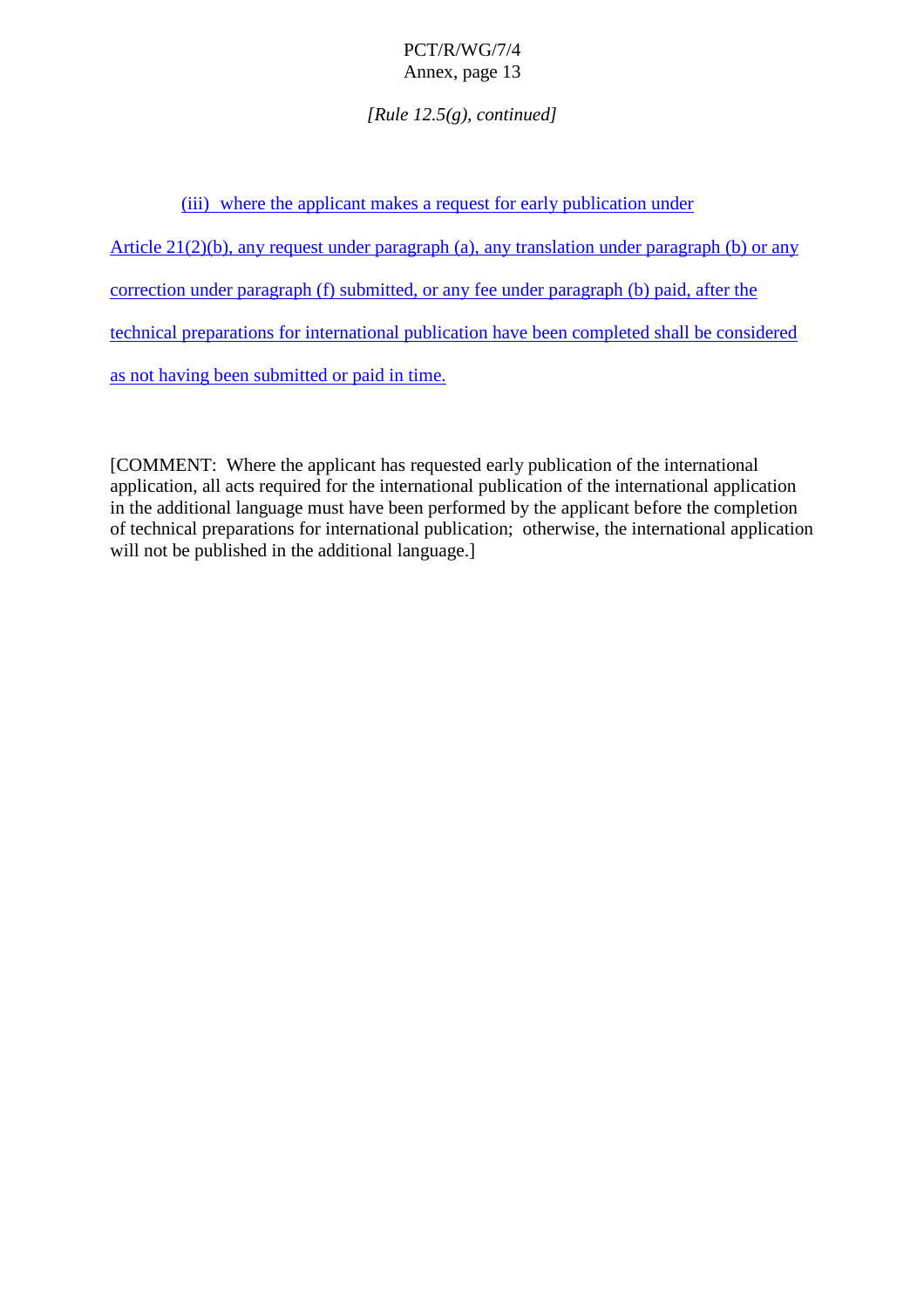# PCT/R/WG/7/4

Annex, page 14

## **Rule 26**

## **Checking by, and Correcting Before, the Receiving Office**

## **of Certain Elements of the International Application**

26.1 to 26.2 *bis* [No change]

26.3 *Checking of Physical Requirements Under Article 14(1)(a) (v)*

(a) Where the international application is filed in a language referred to in Rule  $48.3(a)$ of publication , the receiving Office shall check:

(i) and (ii) [No change]

(b) Where the international application is filed in a language which is not a la nguage referred to in Rule  $48.3(a)$  of publication, the receiving Offices hall check:

 $(i)$  and  $(ii)$  [No change]

[COMMENT:The proposed amendments are consequential on the proposed amendment of Rule  $48.3(a)$  and  $(b)$  (see below).]

26.3*bis* [Nochange]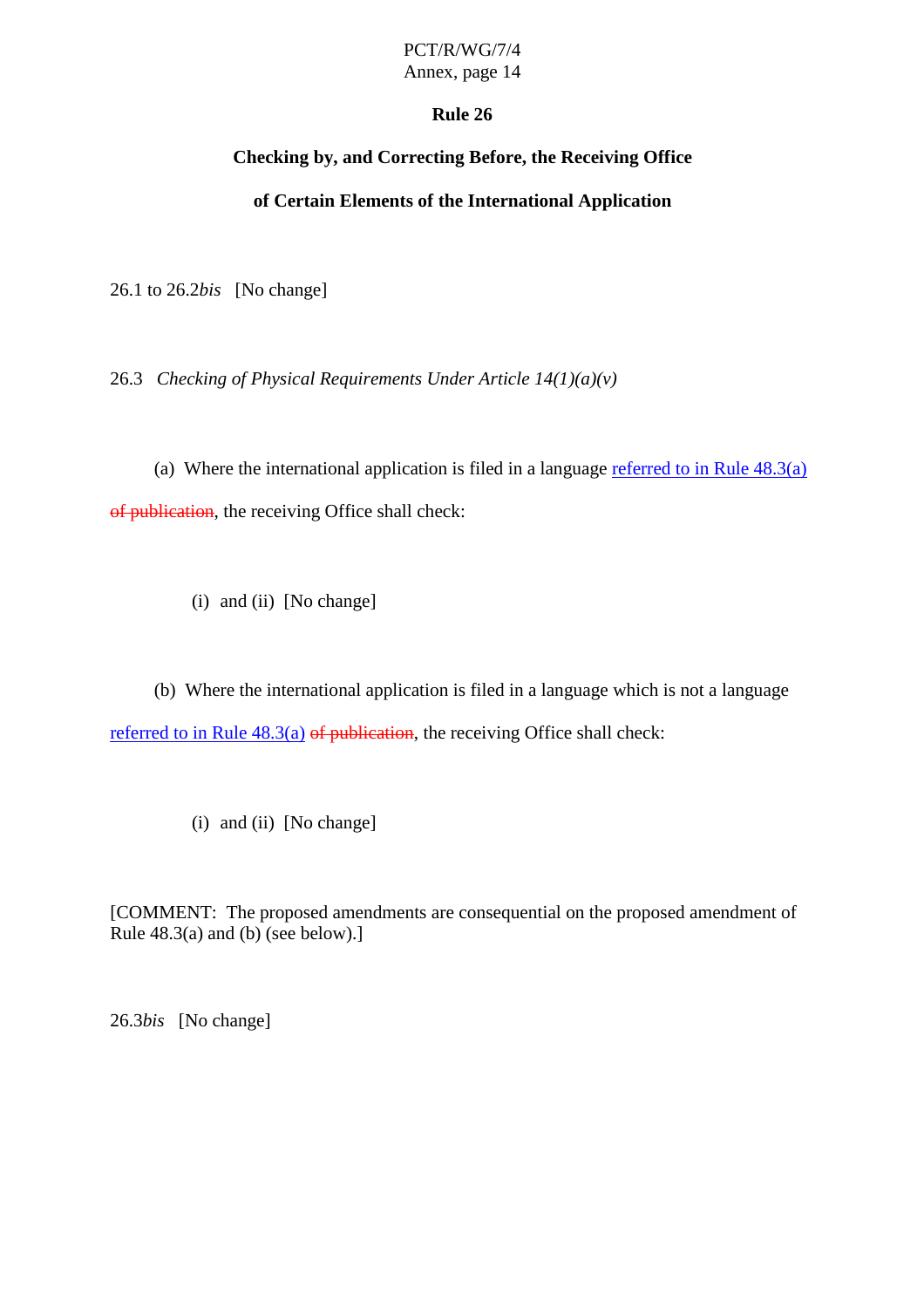26.3*ter Invitation to Correct Defects Under Article 3(4)(i)*

(a) Where the abstract or any text matter of the drawings is filed in a language which is different from the language of the description and the claims, the receiving Office shall, unless

- (i) [Nochange]
- (ii) the abstract or the text matter of the drawings is in the language in which the

international application is to be published under Rule  $48.3(a)$  or (b),

invite the applicant to furnish a translation of the abstract or the text matter of the d rawings into the language in which the international application is to be published under Rule  $48.3(a)$ or (b) . Rules 26.1(a), 26.2, 26.3, 26.3 *bis*, 26.5 and 29.1 shall apply *mutatis mutandis* .

[COMMENT:The proposed amendments are consequential on the prop osed amendment of Rule  $48.3(a)$  and  $(b)$  (see below).]

 $(b)$  and  $(c)$  [No change]

 $26.4 \text{ to} 26.6$  [No change]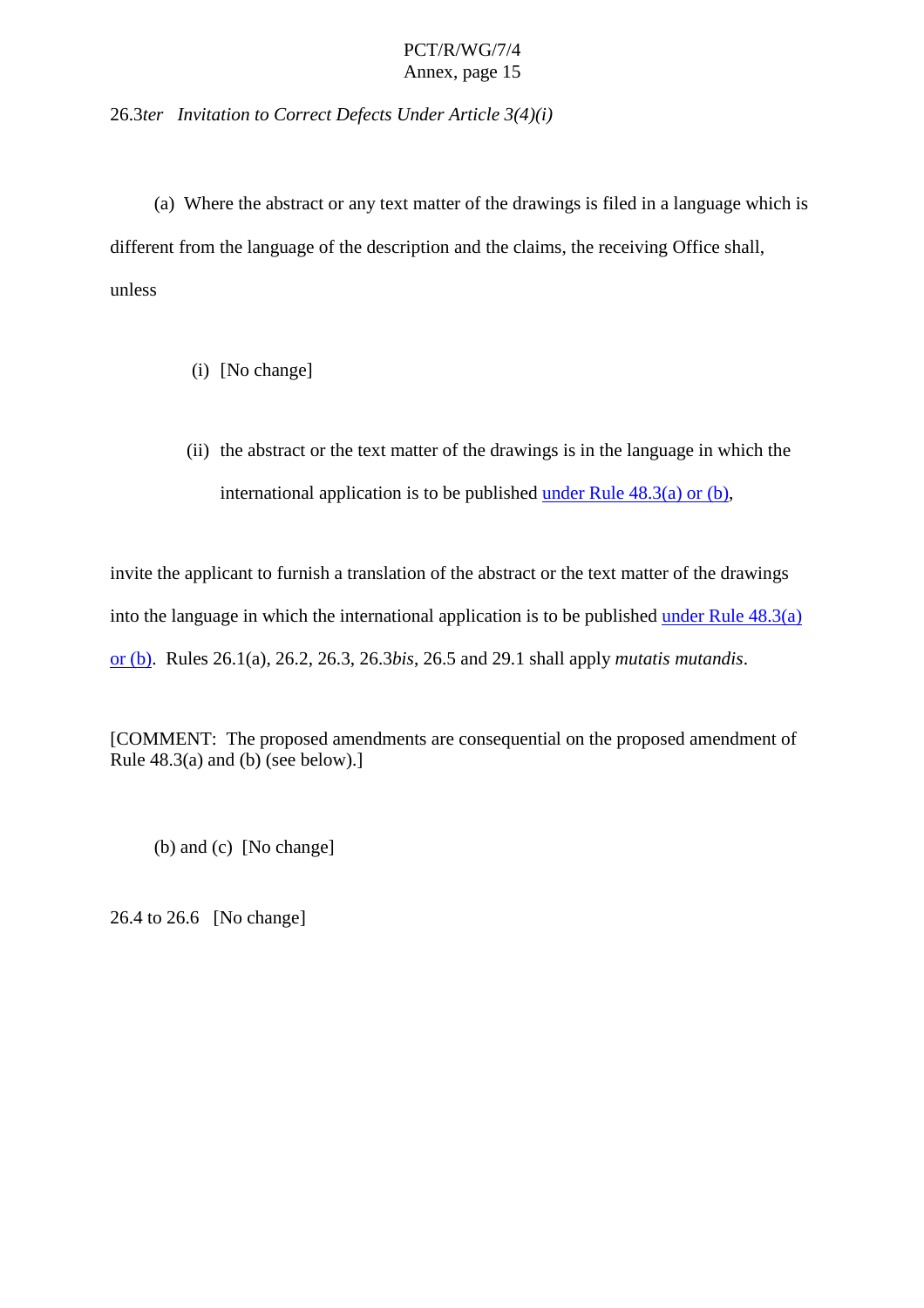#### **Rule 37**

#### **Missing or Defective Title**

37.1 [Nochange]

#### 37.2 *EstablishmentofTitle*

If the international application does not contain a title and the International Searching Authority has not received a notification from the receiving Office to the effect that the applicant has been invited to furnish a title, or if the said Authority finds that the title does not comply with Rule 4.3, it shall itsel festablishatitle. Such titleshall be established in the language in which the international application is to be published under Rule  $48.3(a)$  or (b), or, if a translation into another language was transmitted under Rule 23.1(b) and the International S earching Authority sowishes, in the language of that translation.

[COMMENT:The proposed amendments are consequential on the proposed amendment of Rule  $48.3(a)$  and  $(b)$  (see below).]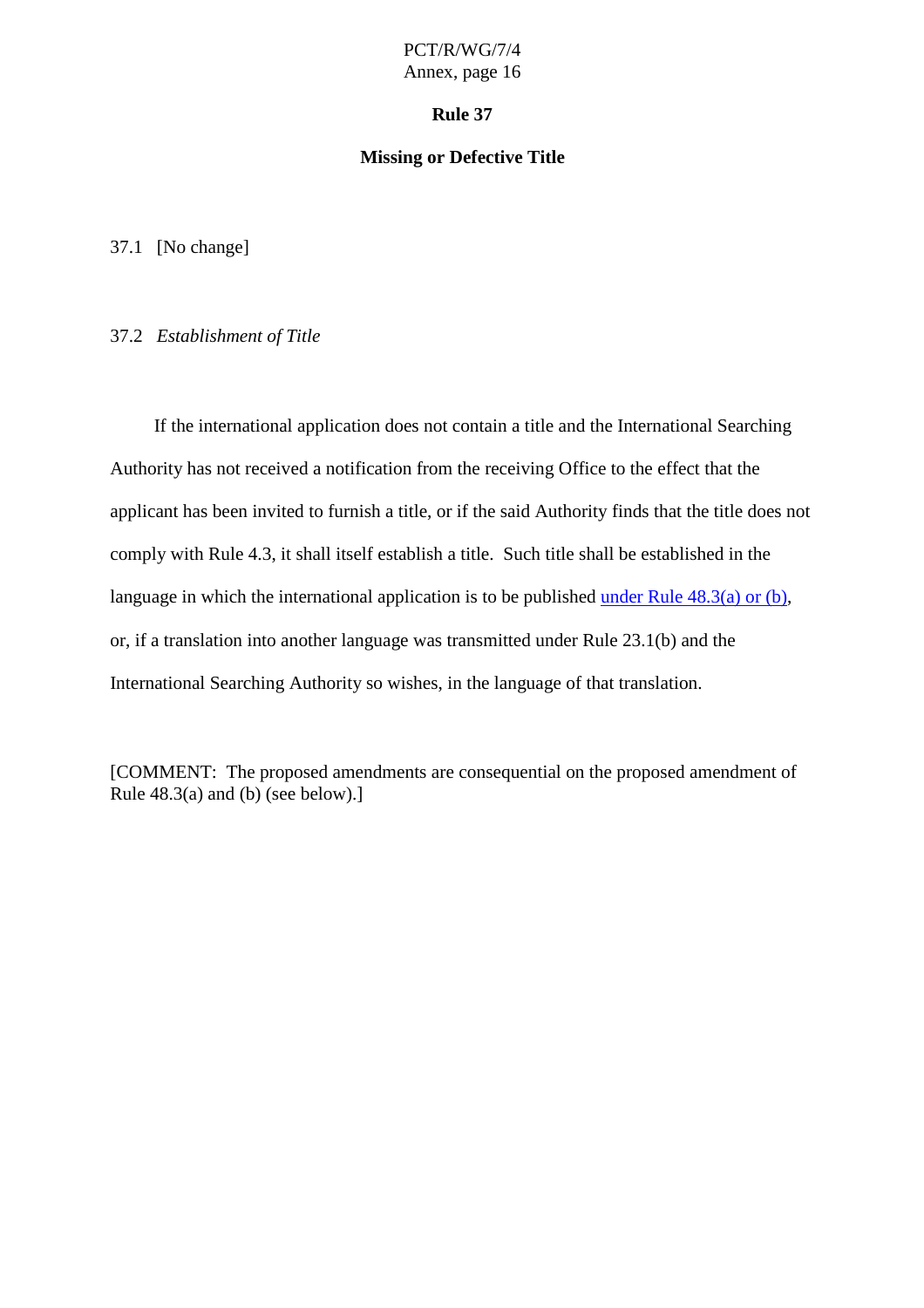#### **Rule 38**

#### **Missing or Defective Abstract**

38.1 [Nochange]

#### 38.2 *EstablishmentofAbstract*

(a) If the international application does not contain an abstract and the International Searching Authority has not received a notification from the receiving Office to the effect that the applicant has been invited to furnish anabst ract, or if the said Authority finds that the abstractdoesnotcomplywith Rule 8, it shall itself establish an abstract. Such abstractshall be established in the language in which the international application is to be published under Rule  $48.3(a)$  or  $(b)$ , or, if a translation into another language was transmitted under Rule 23.1(b) and the International Searching Authority so wishes, in the language of that translation.

[COMMENT:The proposed amendments are consequential on the proposed amendment of Rule  $48.3$ (a) and (b) (see below).]

(b) [Nochange]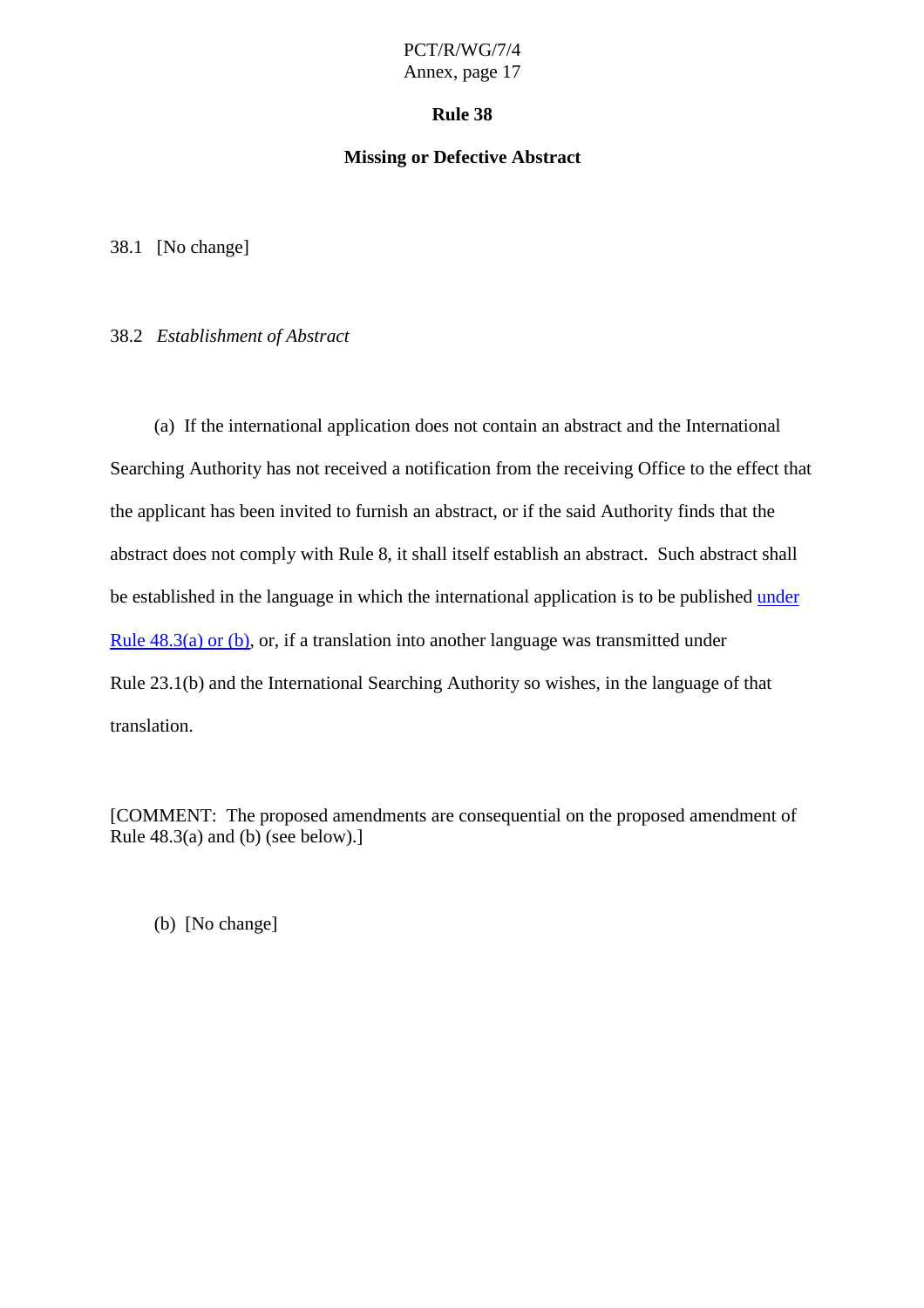#### **Rule 43**

#### **The International Search Report**

43.1 to 43.3 [No change]

43.4 *Language*

Every international search report and any declaration made under Article 17(2)(a) shall beinthe language in which the international application to which it relates is to be published under Rule  $48.3(a)$  or  $(b)$ , or, if a translation into another language was transmitted under Rule 23.1(b) and the International Searching Authority so wishes, in the language of that translation.

[COMMENT:The proposed amendments are consequential on the proposed amendment of Rule  $48.3(a)$  and  $(b)$  (see below).]

43.5 to 43.10 [No change]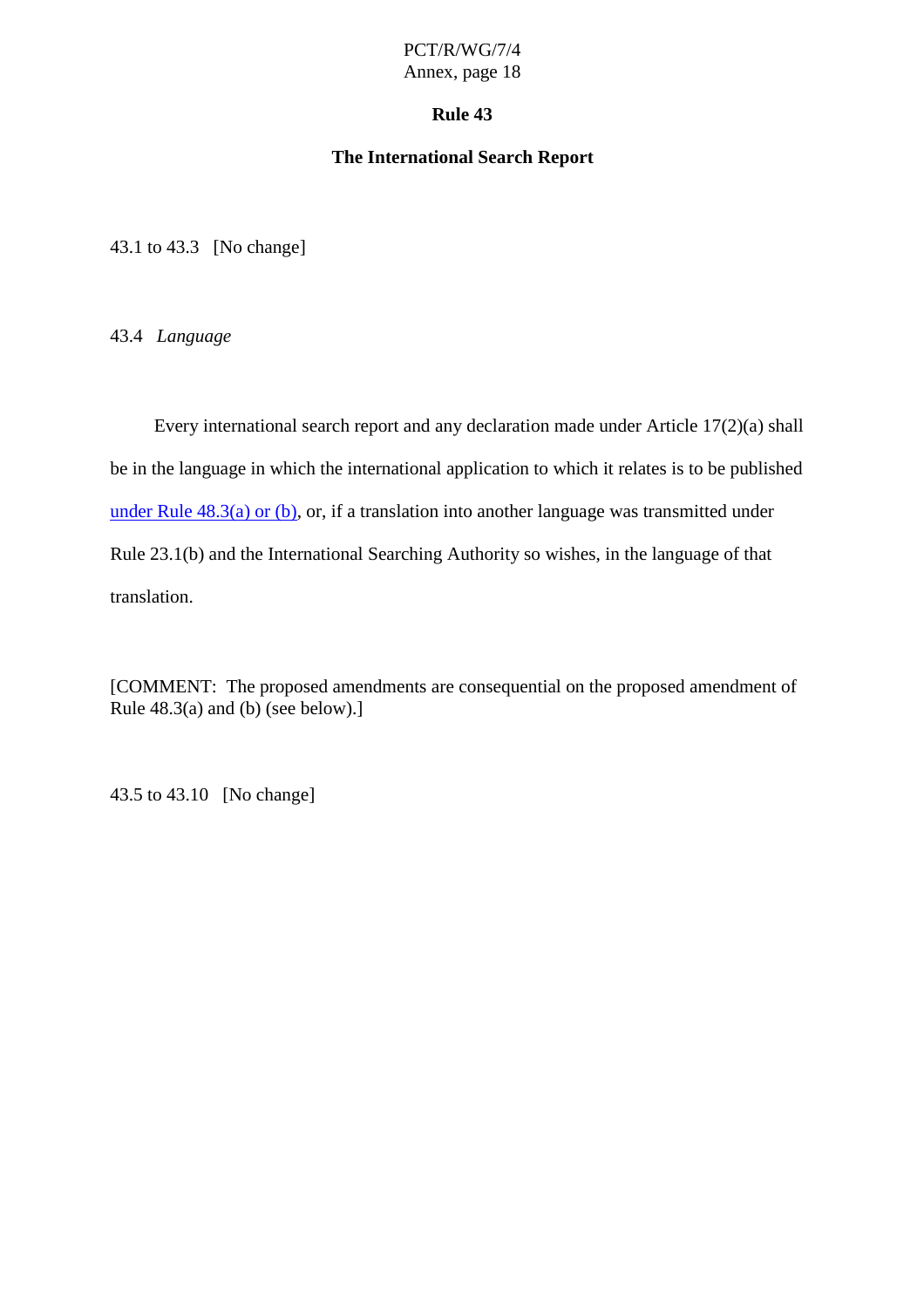# PCT/R/WG/7/4

## Annex, page 19

## **Rule 46**

## **Amendment of Claims Before the International Bureau**

46.1 and 46.2 [No change]

46.3 *Language of Amendments*

Any If the international application has been filed in a language other than the language in which it is published, any amendment made under Article 19 shall be inthe language in which the international application is published under Rule  $48.3(a)$  or (b) of publication.

[COMMENT:The proposed amendments are consequential on the proposed amendment of Rule  $48.3$ (a) and (b) (see below).]

46.4 *Statement*

(a) The statement referred to in Article 19(1) shall be in the language in which the international application is published under Rule  $48.3(a)$  or  $(b)$ . The statement and shall not  $exceed 500$  words if in the English language or if translated into that language and. The statement shall be identified as such by a heading, preferably by using the words "Statement" under Article 19(1)" or their equivalent in the language of the statement.

[COMMENT:The proposed amendments are consequential on the proposed amendment of Rule  $48.3(a)$  and  $(b)$  (see below).

- (b) [Nochange]
- 46.5 [Nochange]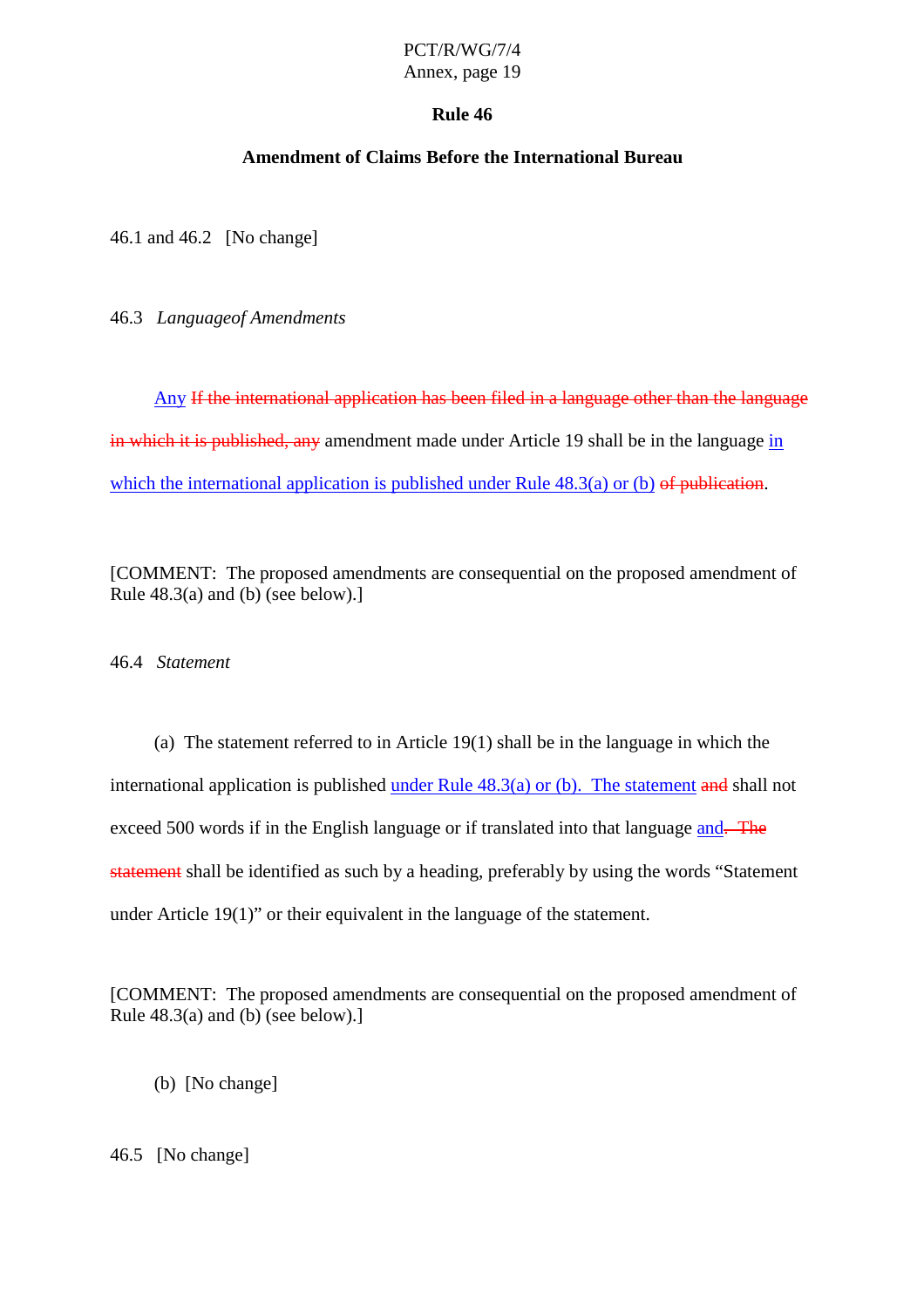## **Rule 47**

## **Communication to Designated Offices**

47.1 and 47.2 [No change]

47.3 *Languages*

(a) The international application communicated under Article 20 shall be in the

language in which it is published under Rule  $48.3(a)$  or  $(b)$  and, where applicable, in each

additional language in which it is published under Rule 48.3(b-*bis*).

[COMMENT: The proposed amendments are consequential on the proposed amendment of Rule 48.3(a) and (b) and the proposed addition of new Rule 48.3(b-*bis*) (see below). Note that, in accordan ce with Rule 93*bis*.1 ("communication on request"), the communication of any document by the International Bureau to a designated Office will only be effected on request by that Office, so that any designated Office would be free towaive the receipt of the published international application under Article 20 altogether, or to request to receive the published international application in all publication languages, or to specify the publication languages in which it wishes to receive the published internation alapplication.

(b) Where the language in which the international application is not published under

Rule 48.3(a), (b) or (b-*bis*) in is different from the language in which it was filed, the

International Bureau shall furnish to any designated Office  $\frac{1}{2}$  bonthe request of that Office, a

copy of that application in the language in which it was filed.

[COMMENT:The proposed amendments are consequential on the proposed amendment of Rule 48.3(a) and (b) and the proposed addition of new Rule 48.3(b-*bis*) (see below) and, as far as the proposed deletion of the text "upon request of that Office" is concerned, on the entry into force, with effect from January 1, 2004, of Rule 93*bis*. 1 ("communication on request"), pursuant to which the communication of any document by the International Bureau to a designated Office will only be effected on request by that Office.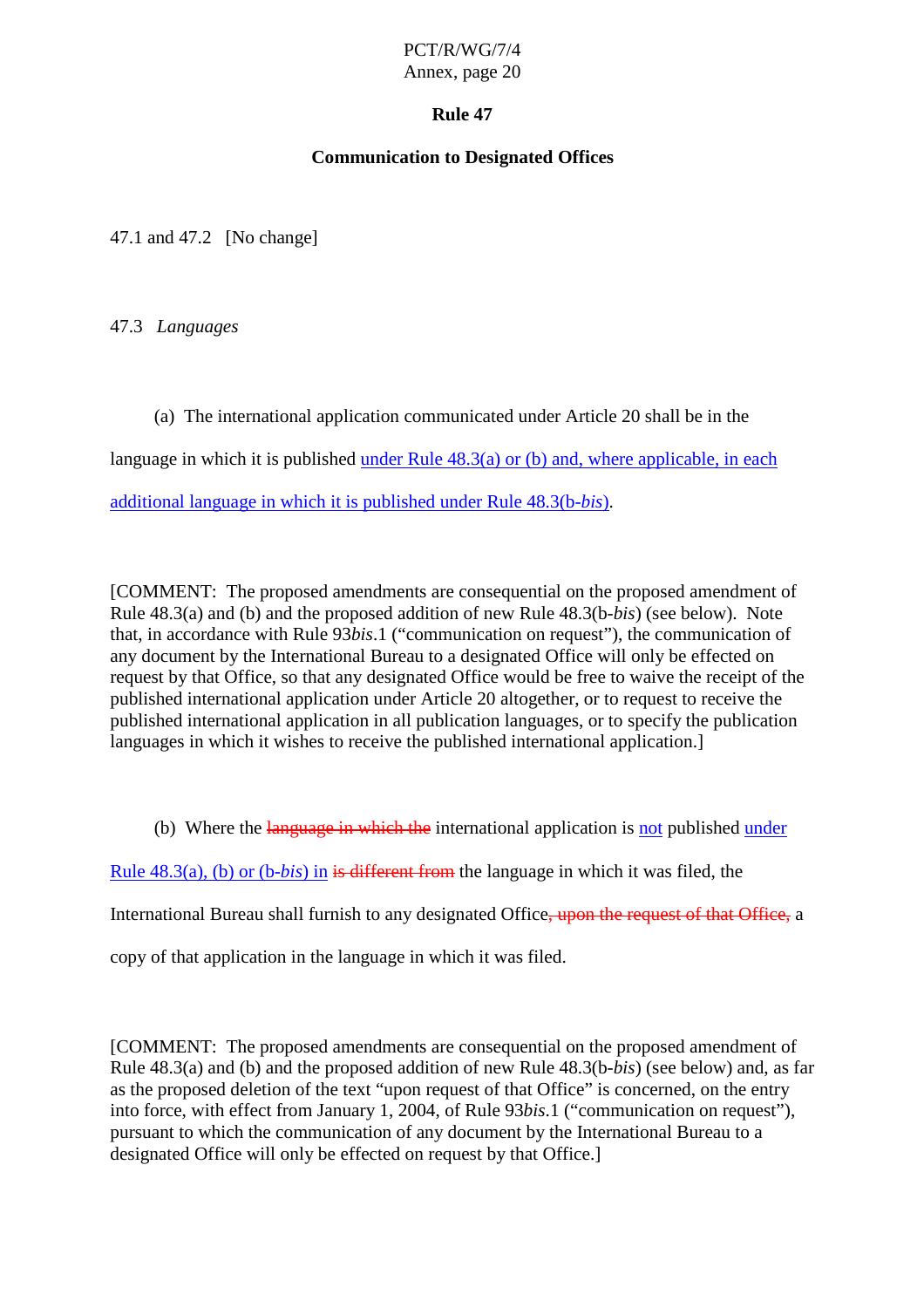## 47.4 [Nochange]

[COMMENT:Note that it is also proposed in another document to amend Rule 47 in the context of "international publication and PCTGaze teinelectronic form" (see document context of "international publication and PCT Gaze PCT/R/WG/7/8).]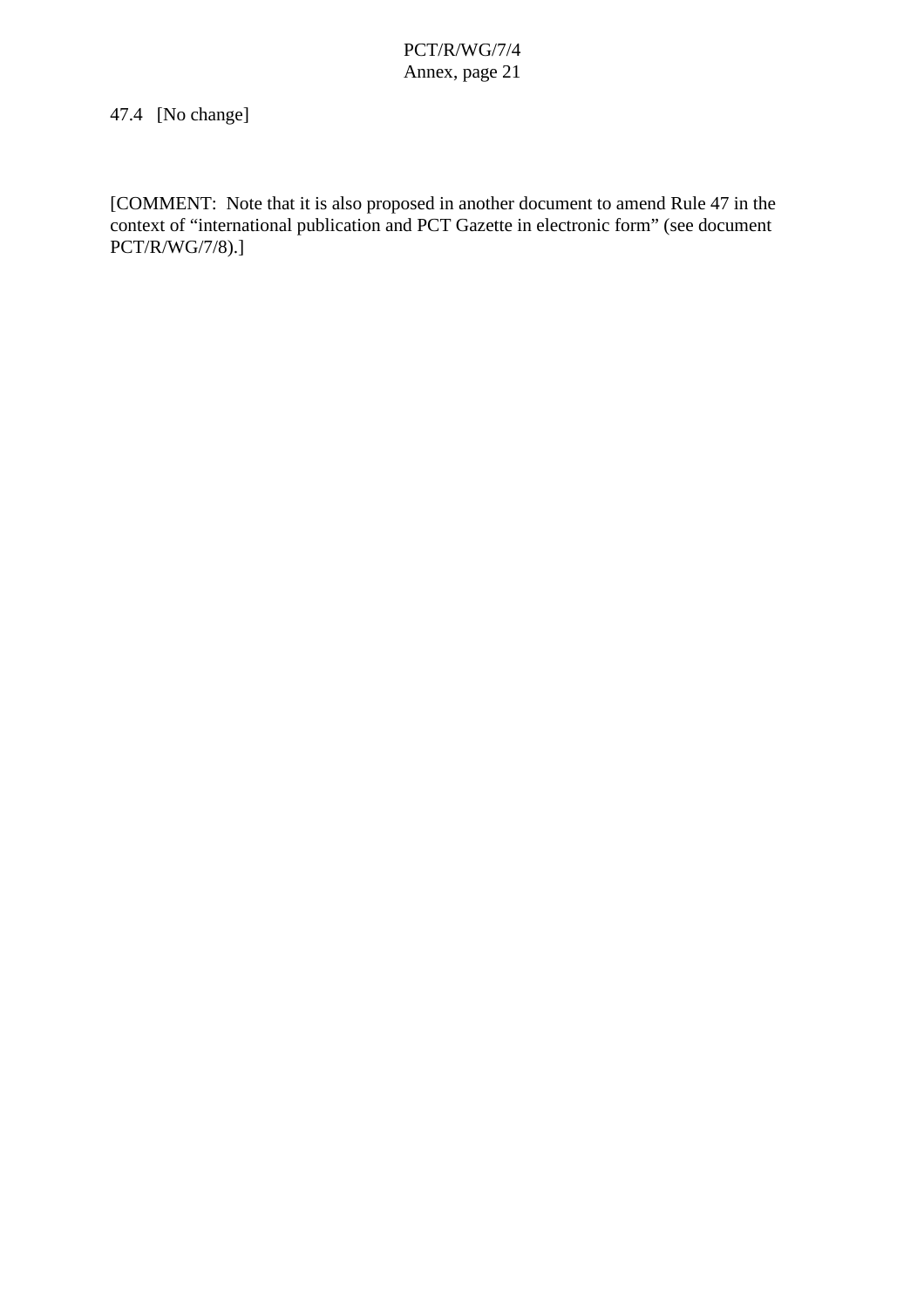## $RulA8<sup>3</sup>$

## **International Publication**

48.1 *Form and Means*

 $(a)$  [Deleted] The international applications hall be published in the form of a

pamphlet.

(b) The particular stregarding the form in which and the means by which international

applications are published of the pamphlet and the method of reproduction shall be governed

by the Administrative Instructions.

[COMMENT: See document PCT/R/WG/7/8. Modified Section 406 of the Administrative Instructions, which entered into force on April 1, 2005, enables the International Bureau to fulfillits legal obligation under Article 21 to publish international applications by way of electronic means. It is thus proposed to delete the term "pamphlet" throughou the Regulations, noting that that term, connoting paper publication, would appear to be misleading.]

48.2 *Contents*

(a) The publication of the international application The pamphlet shall contain:

[COMMENT:SeedocumentPCT/R/WG/7/8.The proposed ame ndments of the chapeau of paragraph(a) are consequential on the proposed deletion of the term "pamphlet" throughout the Regulations (see Rule 48.1 as proposed to be amended, above).]

<sup>&</sup>lt;sup>3</sup> Changesto Rule 48 are proposed in both this document an indocument PCT/R/WG/7/8 relating to international publication and PCT Gazette in electronic form. Where appropriate, changes to apar ticular provision are repeated in both documents.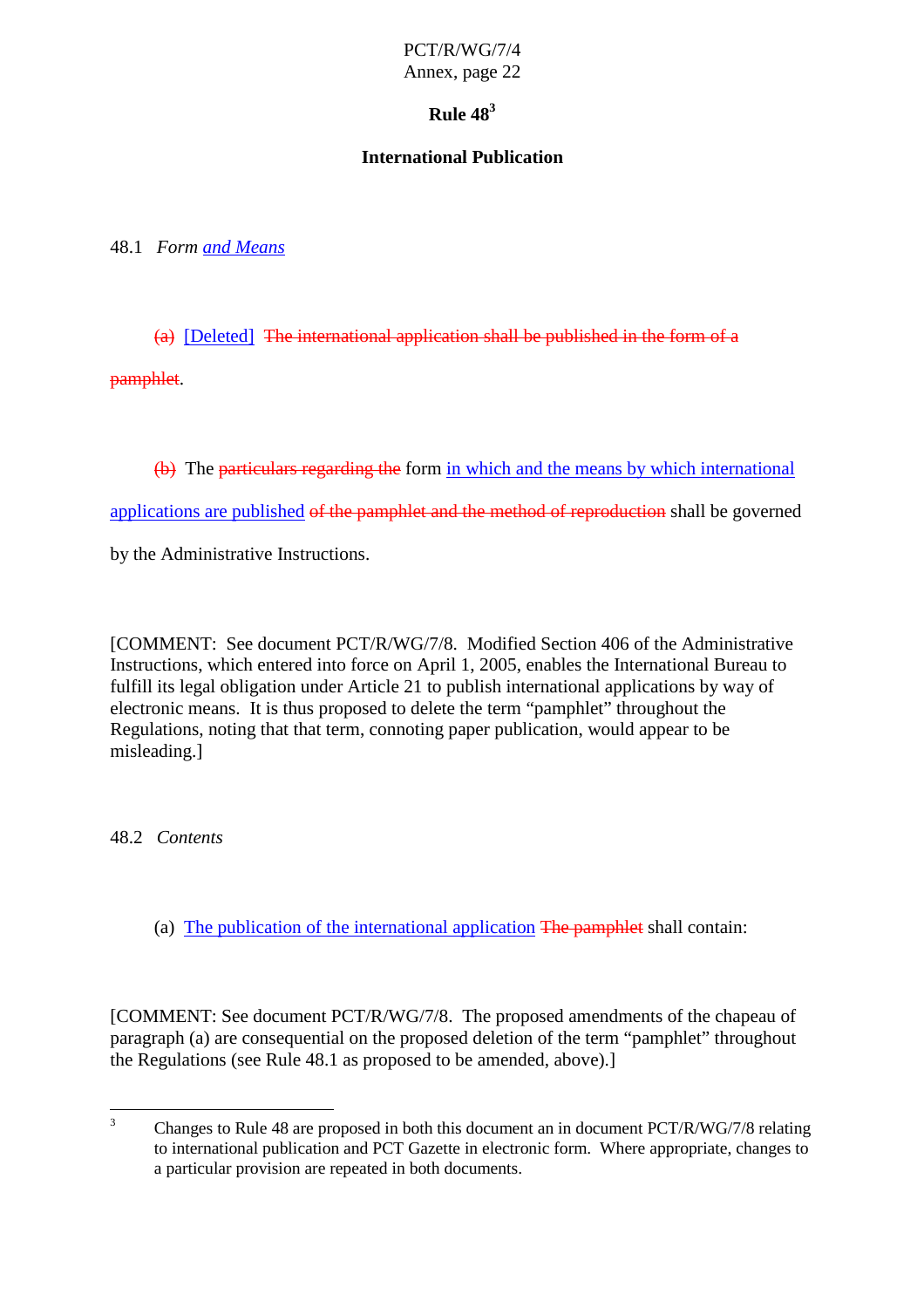*[Rule 48.2(a), continued]*

(i)  $to(x)$  [No change]

 $[COMMENT:Notethat$  amendments of  $items(i) to(x)$  of paragraph  $(a)$  are proposed in the context of "international publication and PCT Gazette in electronic form" (see document PCT/R/WG/7/8.]

(b) [Nochange]

[COMMENT: Note that amendments of paragraph (b) are proposed in the econtext of "international publication and PCT Gazette inelectronic form" (seed ocument PCT/R/WG/7/8.]

 $(c)$  to  $(e)$  [No change]

 $(f)$  to  $(h)$  [No change]

 $[COMMENT:Noteth at a mendments of paragraphs(f), (g) and (h) are proposed in the$ context of "intern ational publication and PCT Gazette inelectronic form" (see document PCT/R/WG/7/8.]

(i) Where the international application is published in an additional language under

Rule 48.3(b-*bis*), the published international applicationshall include:

(i) if the additional language is one of the languages referred to in Rule  $48.3(a)$ ,

 $the element referred to in paragraph (a)(i) in that additional language;$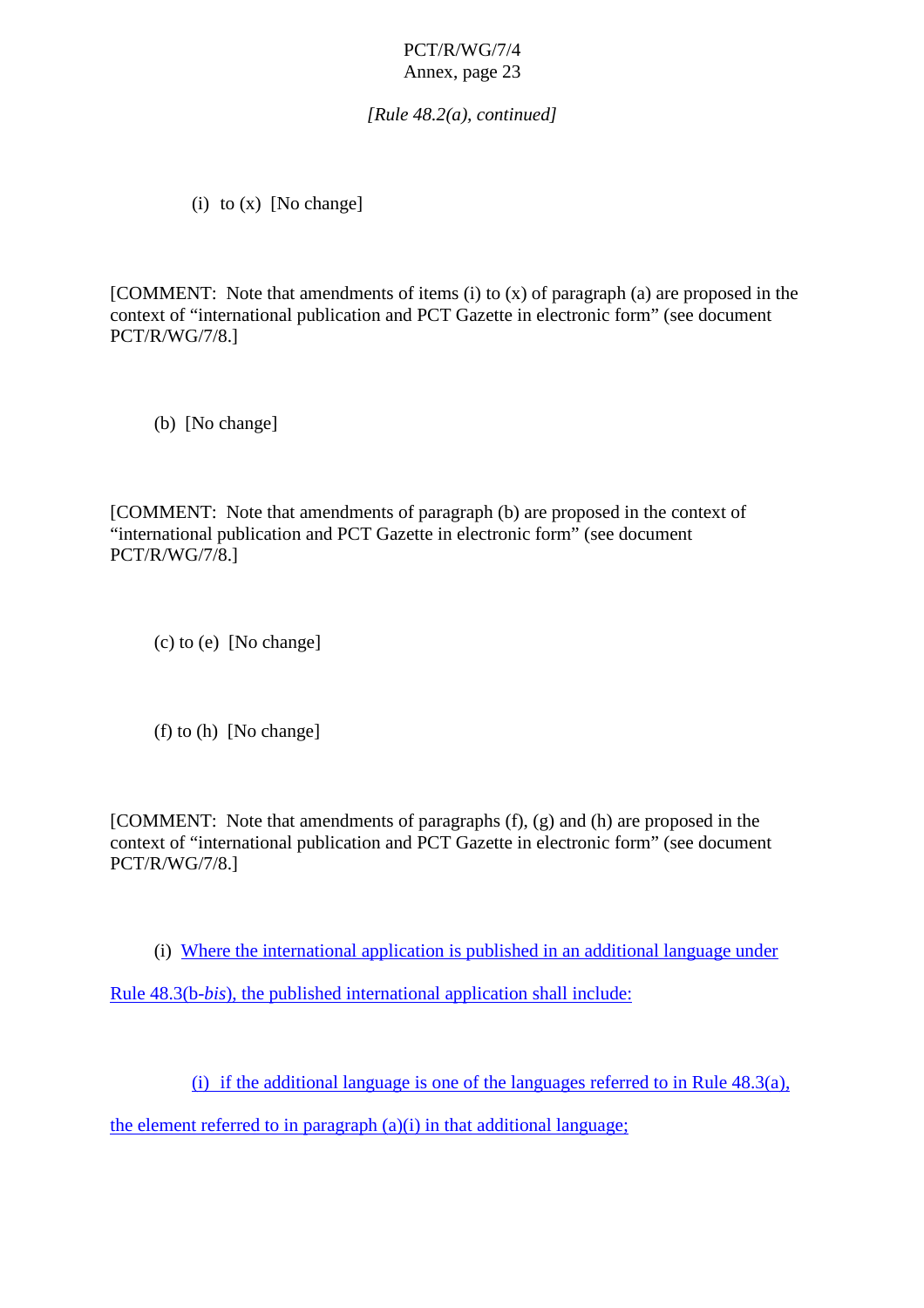*[Rule 48.2(i)(i), continued]*

 $[COMMENT: The "element referred to in paragraph (a)(i)" is the front page which$ , where  $the additional language is one of the language is referred to in Rule 48.3(a), would include the$ abstract.]

(ii) if the additional language is not one of the languages referred to in

Rule  $48.3(a)$ , the element referred to in paragraph  $(a)(i)$  in Engli sh and in French, and the

 $abstractionRule \t12.5(c)(iv), in the additional language;$ 

[COMMENT: Where the additional language is not one of the languages referred to in Rule  $48.3(a)$ , the front page ("the element referred to in paragraph  $(a)$  (i)"), including the abstract, would be published in English and French. Furthermore, the publication of the international application would contain the abstract in the additional language. ]

(iii) the elements referred to in paragraphs (a)(ii) to (iv), (v i) and (viii) of this Rule,

in the additional language;

 $[COMMENT: The "elements referred to in paragraphs \t(a)(ii) to (iv),(vi) and \t(viii)" are the$ description, the claims, the drawings (if any) (where applicable, as rectified under Rule 91) and any indic ations in relation to deposite dmicroorganisms furnished separately from the description.]

(iv) if available at the time of the completion of the technical preparations for

international publication, the elements referred to in paragraph (f) of this Rule, in the

additionallanguage.

[COMMENT:The "elements referred to in paragraph (f)" are amended claims under Article 19 and any statement under Article 19(1).]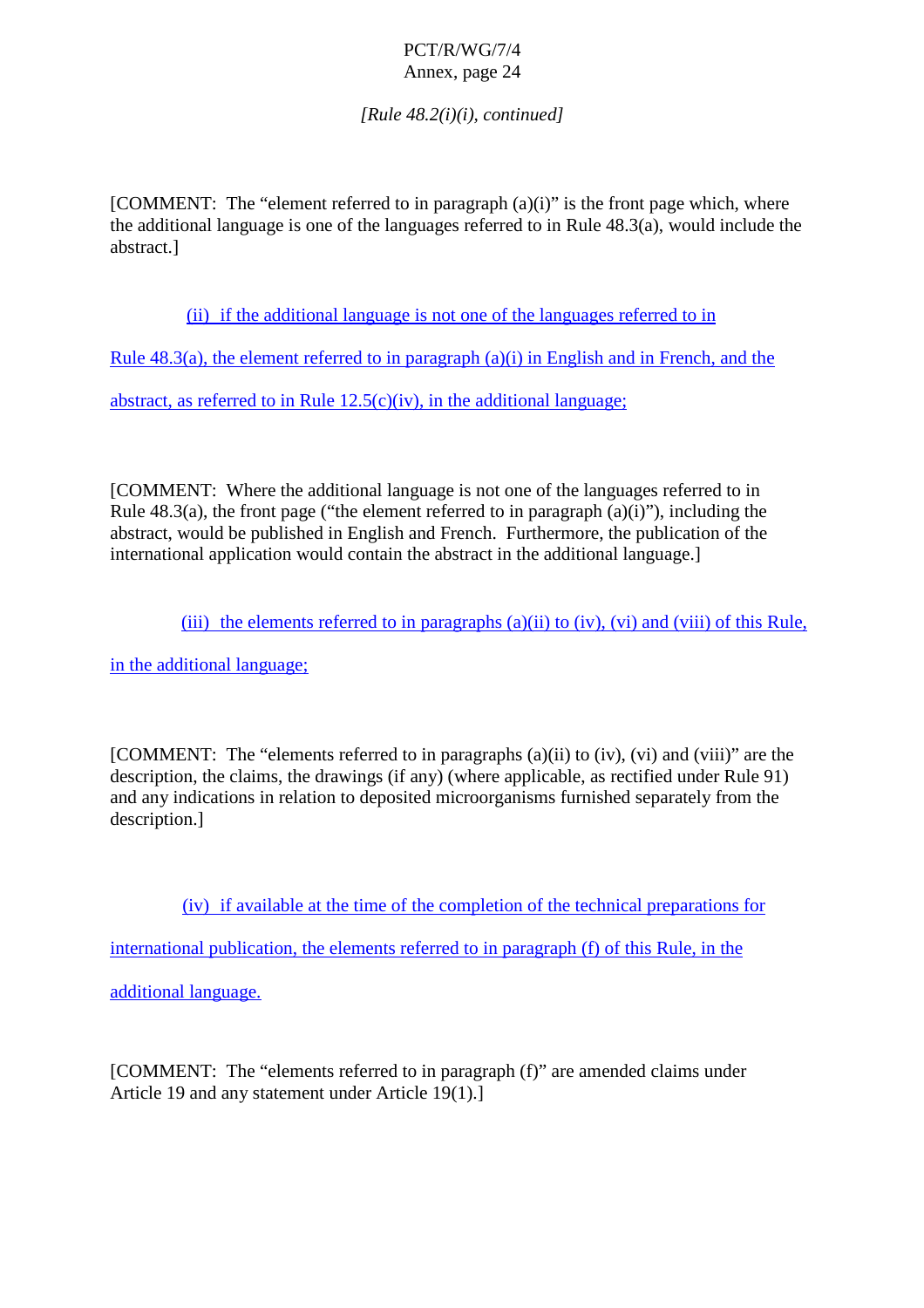*[Rule 48.2(i), continued]*

The Administrative Instructions shall determine the cases in which the various alternatives  $referred to in paragraphs(g) and (h) shall apply. Such determinations shall depend on the$ volume and complexity of the amendments and/orthe volume of the international application and the cost factors.

[COMMENT: The proposed deleti on of the text of present paragraph (i) is consequential on  $the amendments of paragraphs (g) and (h) proposed in the context of "international"$ publication and PCT Gazette in electronic form" (seed ocument PCT/R/WG/7/8).]

(i) Where the international appli cation is published in an additional language under Rule 48.3(b-*bis*) and, at the time of the completion of the technical preparations for international publication, the time limit under Rule  $12.5(g)$  for the furnishing of a translation of the title or the a bstractestablished by the International Searching Authority, of a translation of an amendment under Article 19 and of a statement under Article 19(1), or of any correction of such translation under Rule 12.5(f), has not expired, the front page shall refer to that fact and indicate that, promptly after receipt by the International Bureau of any such translation within the time limit under Rule  $12.5(g)$ , any such translation will be published together with arevised front page.

[COMMENT:Seeparagraph 15 in the main body of this document.]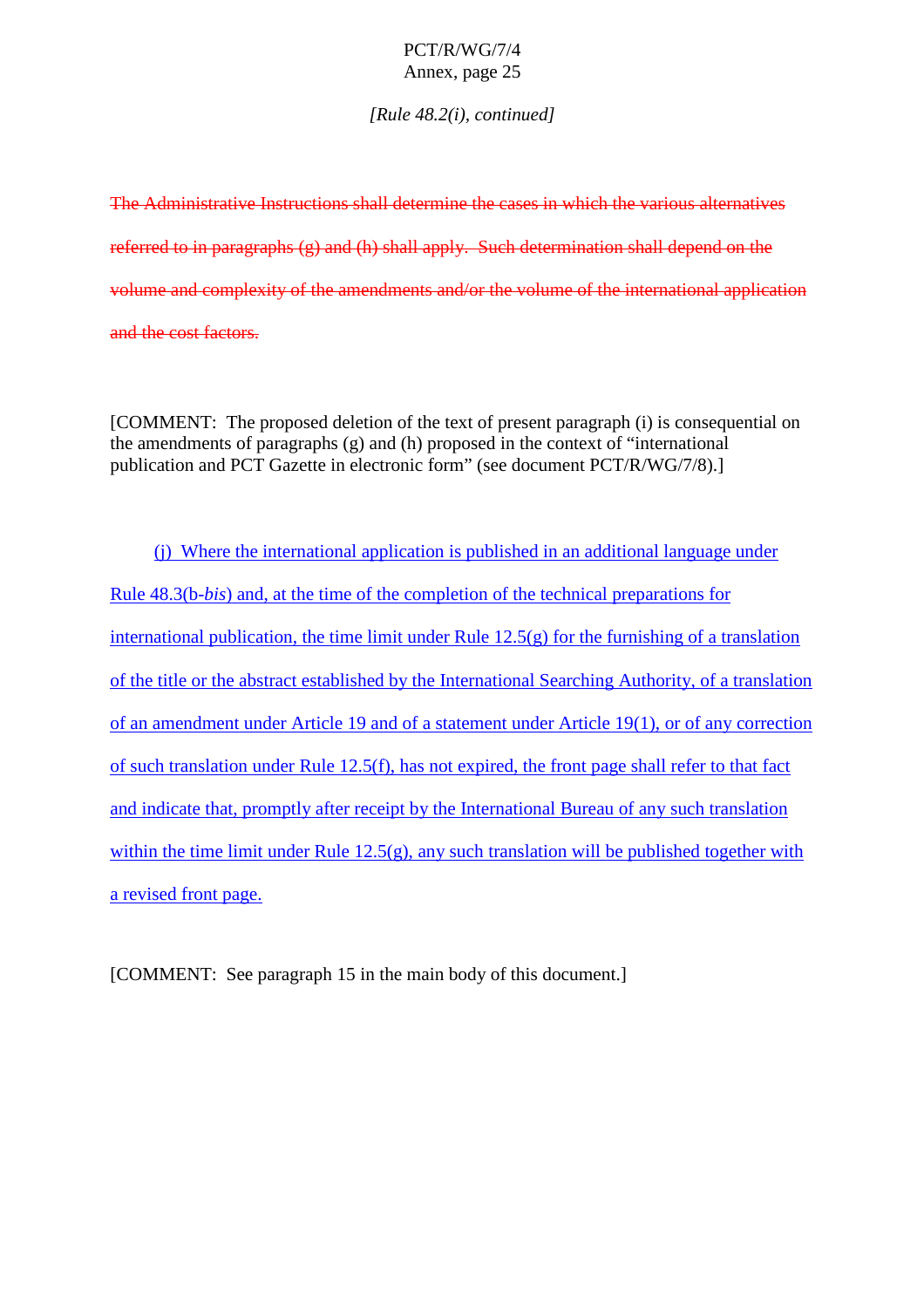#### 48.3 *Languages of Publication*

(a) If the international application is filed in Chinese, English, French, German,

Japanese, Russian or Spanish ("languages of publication") , that application shall be published in the language in which it was filed.

(b) If the international application is not filed in one of the languages referred to in  $paragnh(a)$  a language of publication and a translation into such a language of publication has been furnished under Rule 12.3 or 12.4, that applications hall be published in the language of that translation.

[COMMENT:The proposed amendments are consequential on the proposed addition of new Rule  $48.3(b-bis)$  (see below).]

(b-*bis*) Where the ap plicant makes are quest complying with Rule 12.5 for publication of the international application in an additional language, the international applicationshall be published in that language in addition to the language in which the international applicatio nis published under paragraph (a) or (b).

[COMMENT: Where the applicant has made a request for the publication of the application in an additional language but has not met all the requirements of Rule 12.5 (for example, the the special fee has not been p aid in full, or required elements are missing from the translation, orthe translation does not comply with the physical requirements referred to in Rule 11 to the extent necessary for the purpose of reasonably uniform publication), the international application would not be published in the additional language.]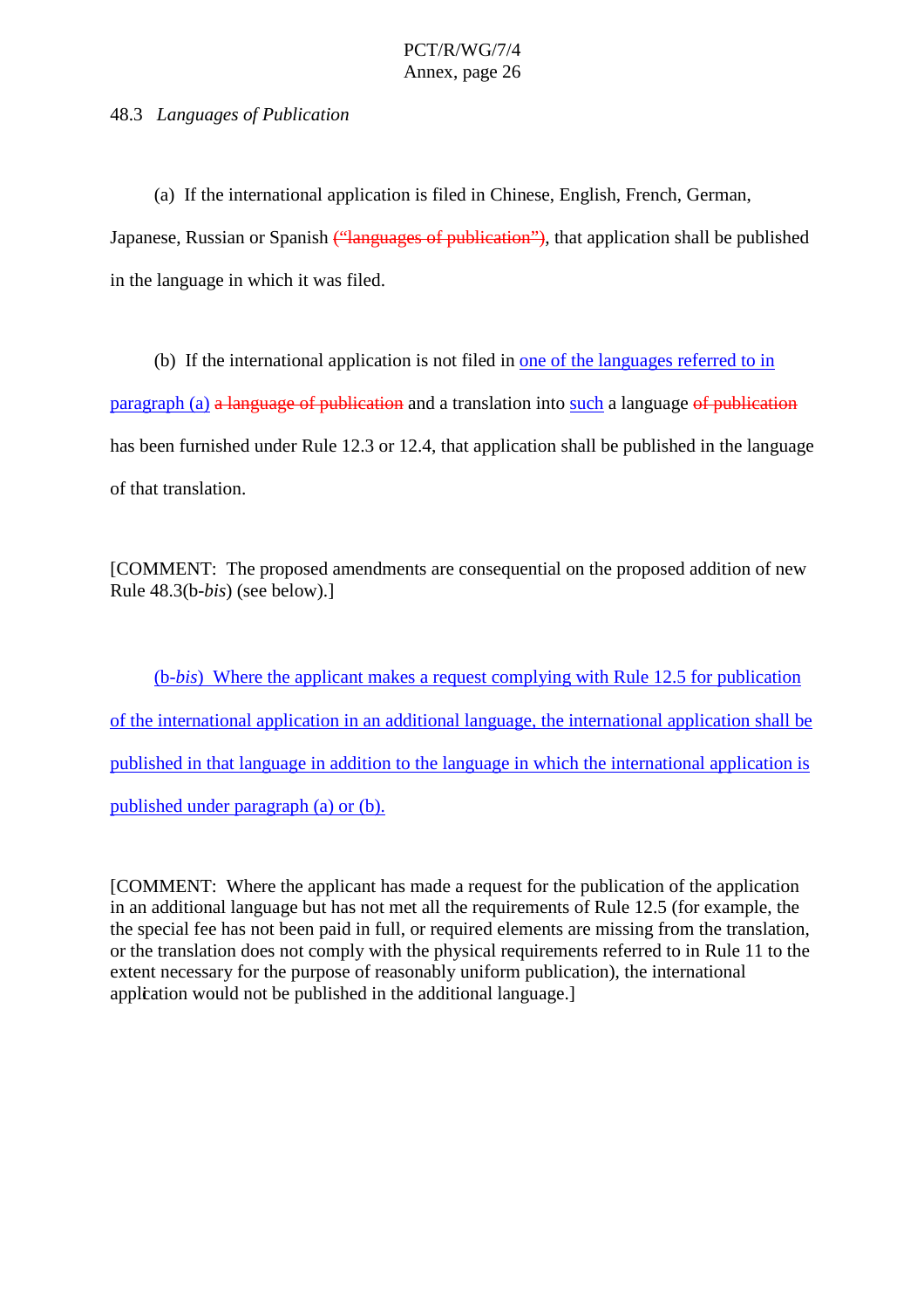## *[Rule 48.3, continued]*

| (c) If the international application is published                                                     |                                                      |  | $underparagnb(a)or(b)$ inalanguage |  |  |
|-------------------------------------------------------------------------------------------------------|------------------------------------------------------|--|------------------------------------|--|--|
| otherthanEnglish,theinternationalsearchreporttotheextentthatitispubl                                  |                                                      |  | ishedunder                         |  |  |
| Rule $48.2(a)(v)$ , orthedeclaration referred to in Article 17(2)(a), the title of the invention, the |                                                      |  |                                    |  |  |
| abstractandanytextmatterpertainingtothefigureorfiguresaccompanyingtheabstractshall                    |                                                      |  |                                    |  |  |
| bepublishedbothinthatlanguageandinEngl                                                                | ish. The translations <i>if not furnished by the</i> |  |                                    |  |  |
| applicantunderRule12.3or12.5, shallbepreparedundertheresponsibility of the                            |                                                      |  |                                    |  |  |
|                                                                                                       |                                                      |  |                                    |  |  |

International Bureau.

 $[COMMENT: The proposed amendments of the first sentence of paragraph (c) are$  $consequential on the pr-oposed a mendment of Rule 48.3(a) and (b) (see above). The proposed$  $addition of a reference to Rule 12.3 in the last sentence of paragraph (c) would fill an apparent$ gap in the present text of paragraph (c); note that this addition is not directly related to the proposed amendments concerning international publication in multiple languages and, if agreed upon, should be presented to the Assembly for adoption even if the proposed amendments concerning international publication in multiple languages are not agreed upon. Otherwise, the proposed amendment of the last sentence is consequential on the proposed addition of Rule 12.5.]

48.4 to 48.6 [No change]

[COMMENT: Note that Rule 48 is proposed to be further amended in the context of proposed amendments of the Regulations relating to missing elements and parts of the international application (seed ocument PCT/R/WG/7/2), relating to the restoration of the right of priority (seed ocument PCT/R/WG/7/3), relating to the rectification of obvious  $mistakes (seed o cument PCT/R/WG/7/6)$ , relating to international publication and PCT Gazetteinelectronic form (seedocument PCT/R/WG7/8), and relating to the addition of Arabic as a language of publication (seed ocument  $PCT/R/WG/7/10$ ).]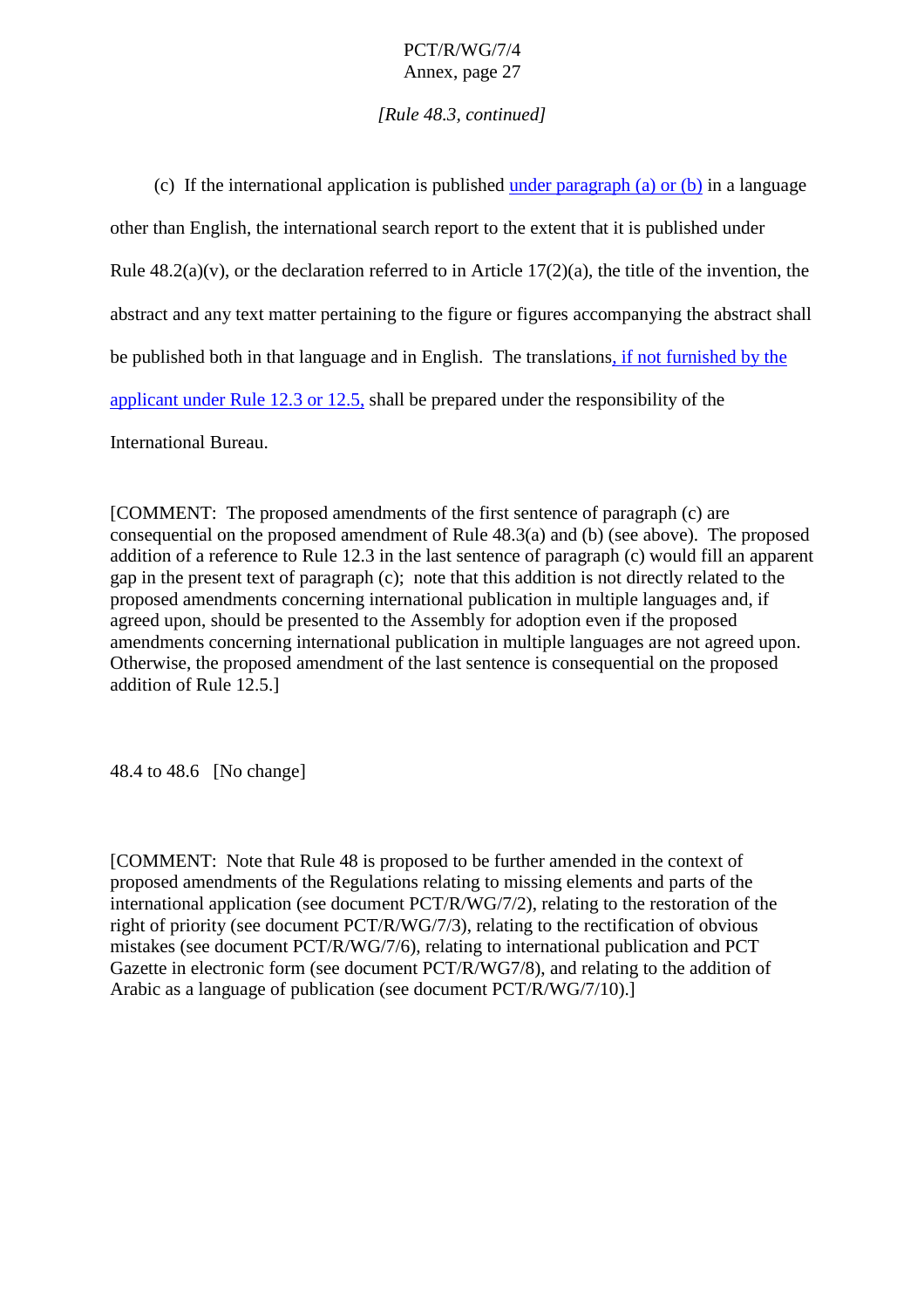## **Rule 49**

## **Copy, Translation and Fee Under Article 22**

49.1 [Nochange]

49.2 *Languages*

(a) The language into which translation may be required must be an official language of the designated Office ,<del>provided that no translation may be required</del>:

> $(i)$  if the international application is f iled in such a language or, if Hithere are several of such languages, not ranslation may be required if the international application is in one of the method in the set of the set of the set of the set of the set of the set of the s

(ii) if the international application is published under Rule  $48.3(a)$ , (b) or (b -*bis*) in such a l anguage or, if there are several of such anguages, in one of them;

If there are several official languages and a translation must be furnished, the applicant may

chooseany of those languages.

 $[COMMENT: Where the international application is published un-derRule 48.3(a), (b) or$ (b-*bis*) in an official language of the designated Office, or where the international application is filed in an official language of the designated Office which is different from the language in which the application is published, a copy of the international application in that official language is communicated to that designated Office by the International Bureau, upon request of that Office, under Article 20, Rule 47.3(a) or (b) and Rule 93*bis*. It is proposed to amend Rule 49.2(a) so as to clarify that, in those cases, the Office should not be entitled to require  $the application toturnis hit with a translation.$ ]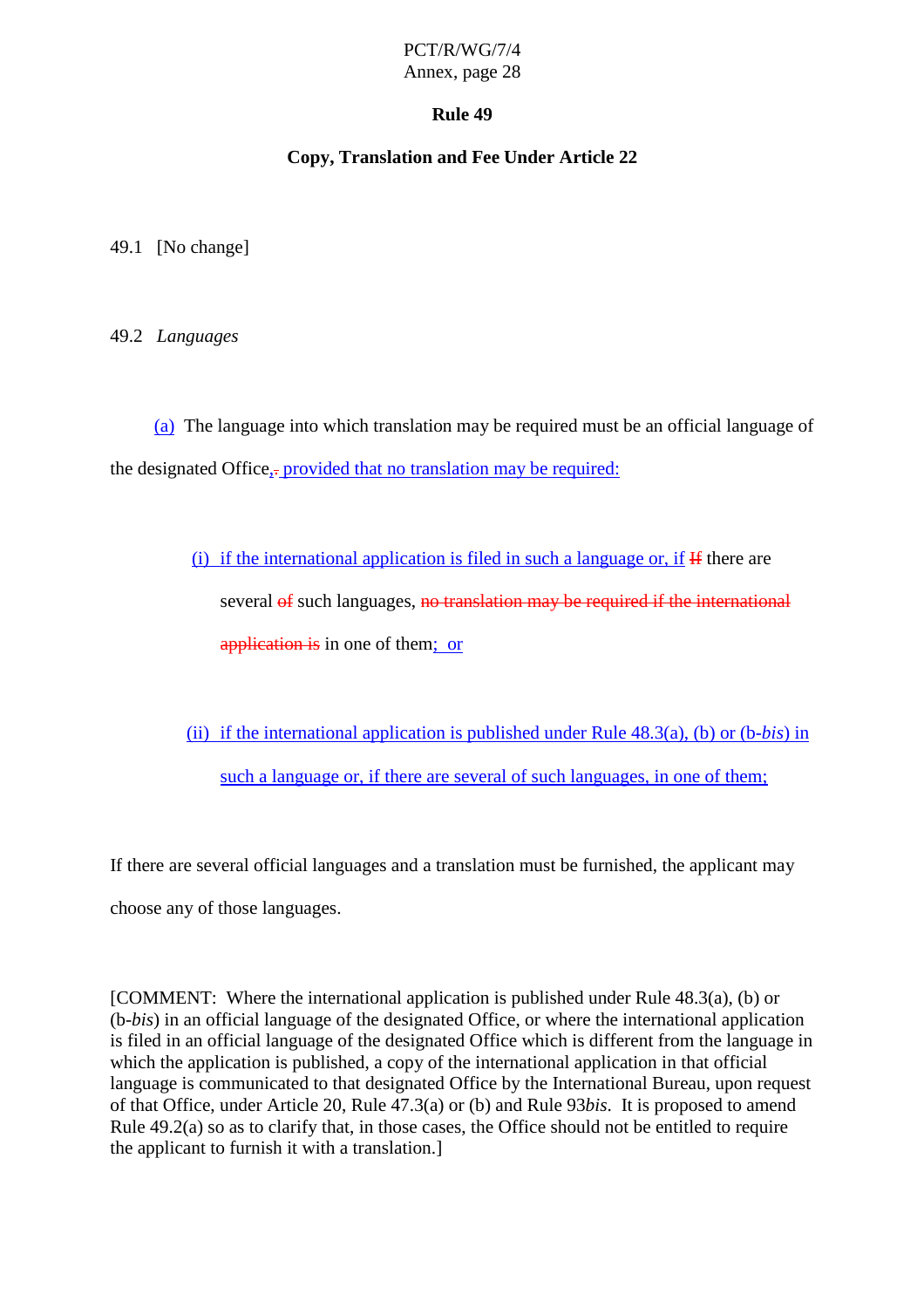*[Rule 49.2, continued]*

(b) Notwithstanding the foregoing provisions of this paragraph  $(a)$ :

 $(i)$  if there are several official languages but the national law prescribes the use of

one such language for foreigners, a translation into that language may be required  $\frac{1}{2}$ 

(ii) if no translation of the international application may be required under

paragraph (a), the designated O ffice may nevertheless require a translation of the requestas

referred to in Rule  $49.5(a)(i)$ , in which case Rule 49.5(b) shall apply *mutatis mutandis*.

[COMMENT:Thep roposedaddition of new item (ii) is consequential on the proposed amendment of paragrap h (a) (see above): where no translation of the international application may be required by a designated Office under paragraph (a), that Office should still be entitled to request the furnishing of a translation of the request (see Rule  $49.5(a)(i)$ ), noti ng that a copy of the request would not be included in the copy of the international application communicated to the designated Office (in the official language of the designated Office) under Article 20, Rule 47.3(a) or (b), and Rule 93*bis*. Rule 49.5(b), which is referred to in proposed new item (ii) of paragraph (b), deals with details concerning the furnishing of a translation of the request.]

49.3 to 49.6 [No change]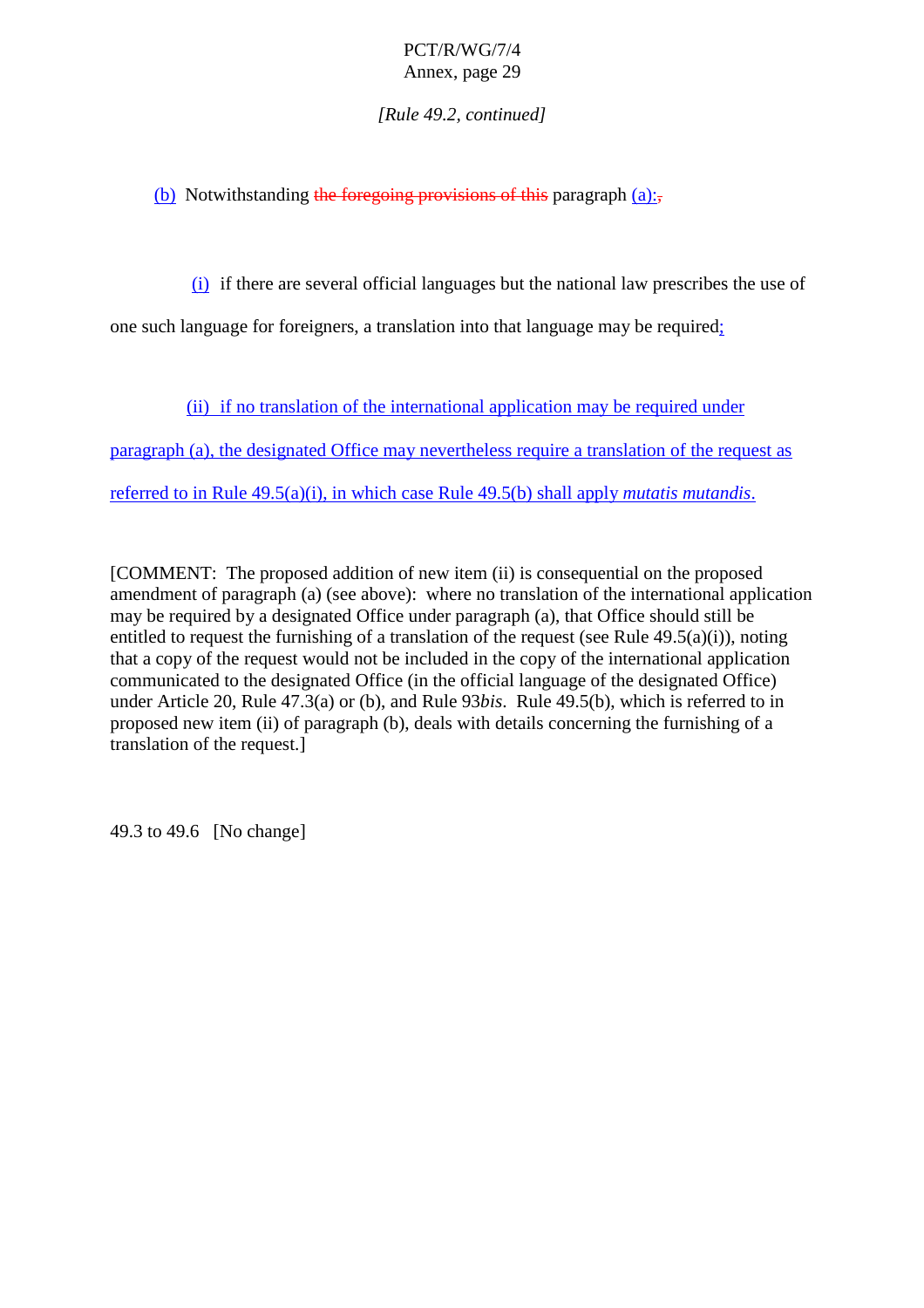#### **Rule 55**

## **Languages (International Preliminary Examination)**

55.1 *Language of Deman d*

The demand shall be in the language in which the international application is published under Rule  $48.3(a)$  or (b) of the international application or, if the international application has been filed in a language other than the language in which it is p ublished, in the language of publication. However, if a translation of the international application is required under Rule 55.2, the demandshall be in the language of that translation.

[COMMENT:The proposed amendments are consequential on the proposed amendment of Rule  $48.3(a)$  and  $(b)$  (see above).]

55.2 *Translation of International Application*

(a) Where  $neither the language in which—the international application is not field nor the$ language in which the international application is published under Rule 48.3(a), (b) or (b -*bis*) in a language is accepted by the International Preliminary Examining Authority that is to carry out the international preliminary examination, the applicant shall, subject to paragraph (b), furnish with the demandatranslatio nof the international application into a language which is both:

[COMMENT:The proposed amendments are consequential on the proposed amendment of Rule 48.3(a) and (b) and the proposed addition of new Rule 48.3(b-*bis*) (see above).]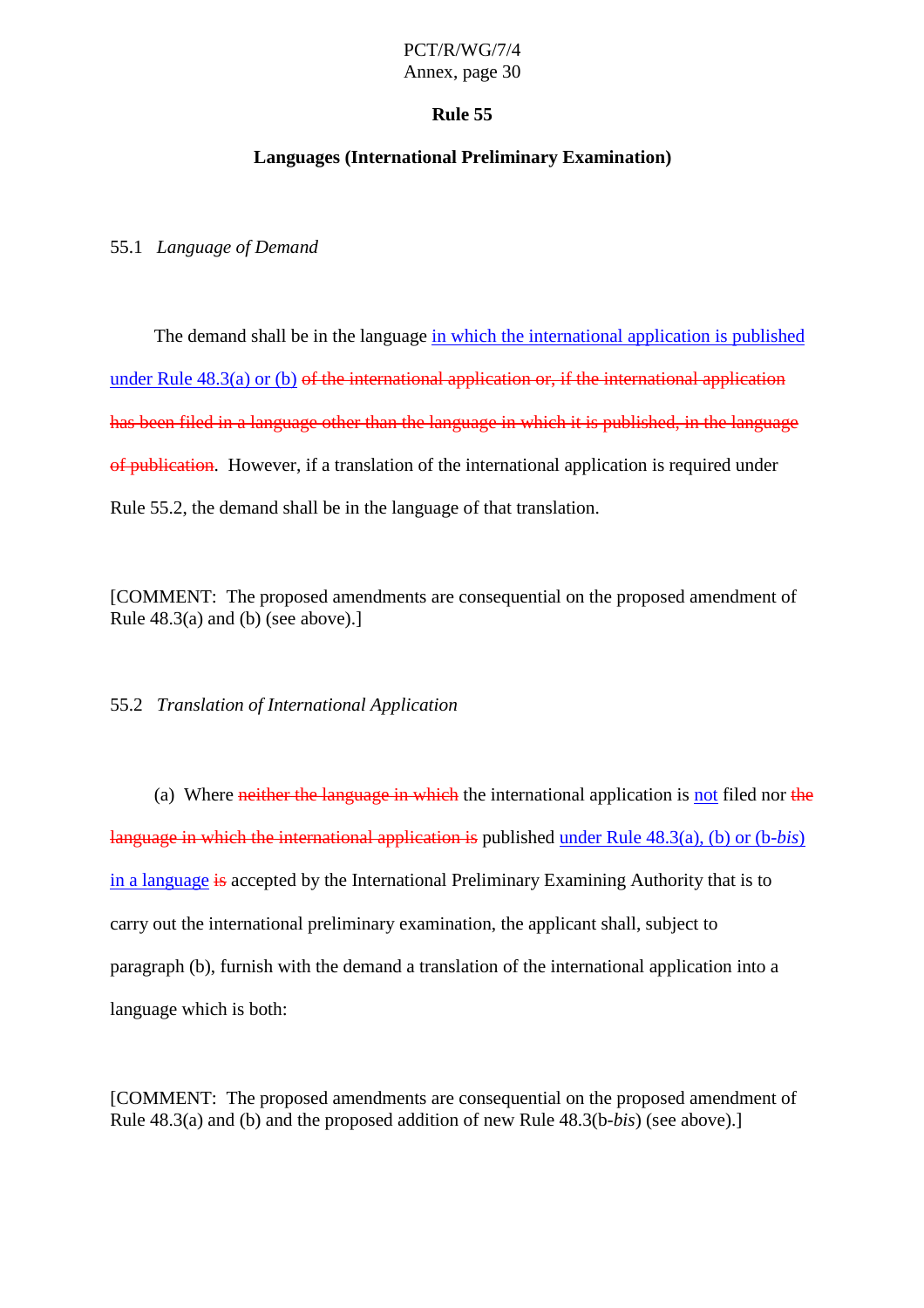*[Rule 55.2(a), continue d]*

(i) [Nochange] alanguage accepted by that Authority, and

(ii) alanguage referred to in Rule  $48.3(a)$  of publication.

[COMMENT:The proposed amendments are consequential on the proposed amendment of Rule  $48.3(a)$  and  $(b)$  (see above).

(a-*bis*) The International Preliminary Examining Authority shall check any translation furnished under paragraph (a) for compliance with the physical requirements referred to in Rule 11 to the extent that compliance there with is necessary for the purposes of the international preliminary examination.

[COMMENT: See Rule 12.2(c) as proposed to be amended, above. It is proposed to add a new paragraph (a-*bis*) to Rule 55.2 so as to expressly provide for the International Preliminary Examining Authority to carry out the Ru le 11 check but only to the extent that compliance with Rule 11 is necessary for the purposes of international preliminary examination. Furthermore, it is proposed to amend paragraph (c) (see below) so as to expressly provide for that Authority to invite the applicant to correct any defect. Note that the proposed addition of new paragraph (a-*bis*) and the proposed amendments to paragraph (c) are not directly related to the proposed amendments concerning international publication in multiple languages and, if agreed upon, should be presented to the Assembly for adoption even if the proposed amendments concerning international publication in multiple languages are not agreed upon.]

(b) [Nochange]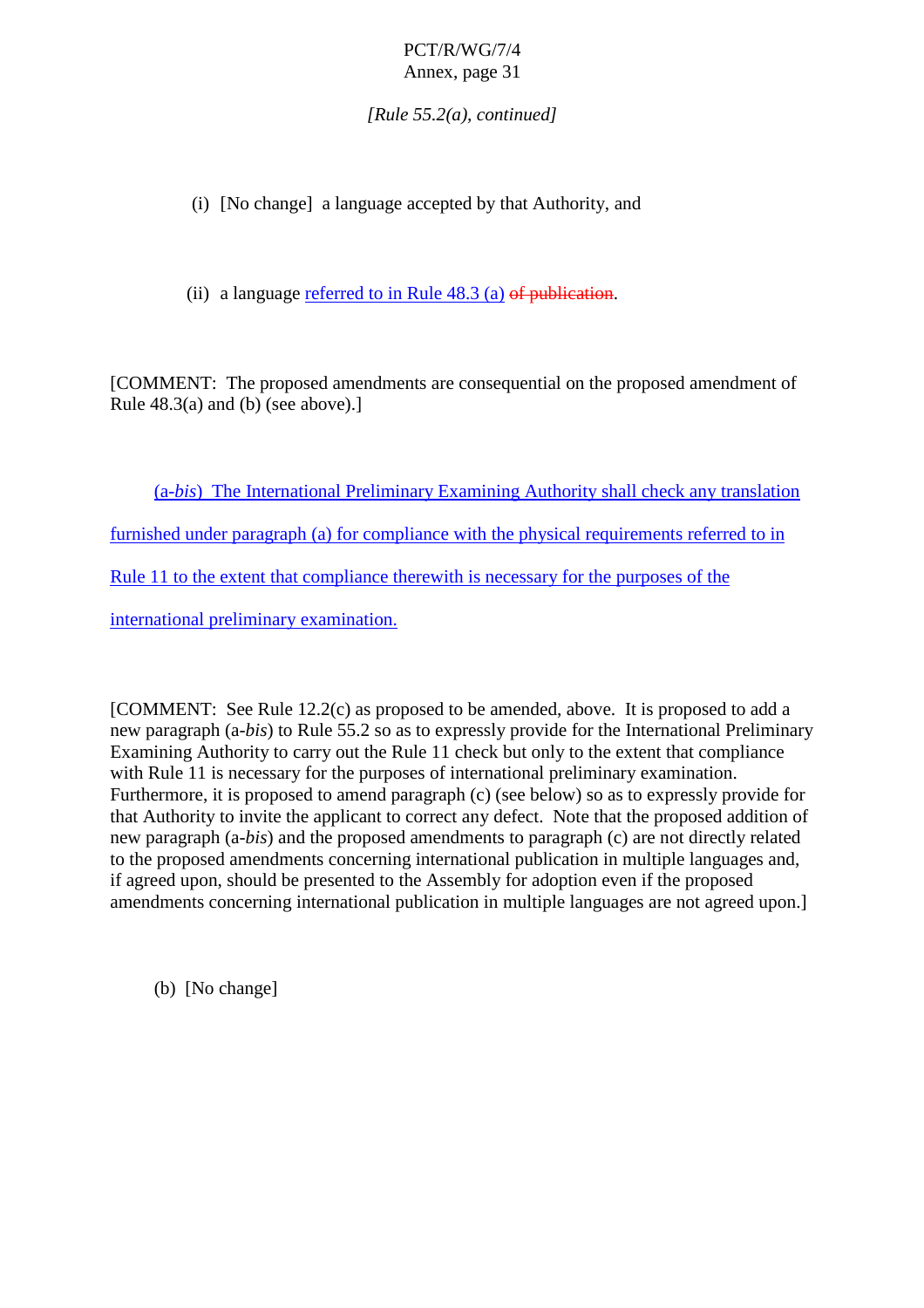*[Rule 55.2, continued]*

(c) If a the requirement referred to in  $\theta$  paragraph (a)  $\theta$  or  $(a - bi s)$  is not complied with and paragraph (b) does not apply, the International Preliminary Examining Authority shall invite the applicant to furnish the required translation or the required correction, as the case maybe, within a time limit which shall be reasonable under the circumstances. That time limitshall not be less than one month from the date of the invitation. It may be extended by the International Preliminary Examining Authority at any time before a decision is tak en.

[COMMENT:Seecommenton proposed new paragraph (a-*bis*), above.]

55.3 [Nochange]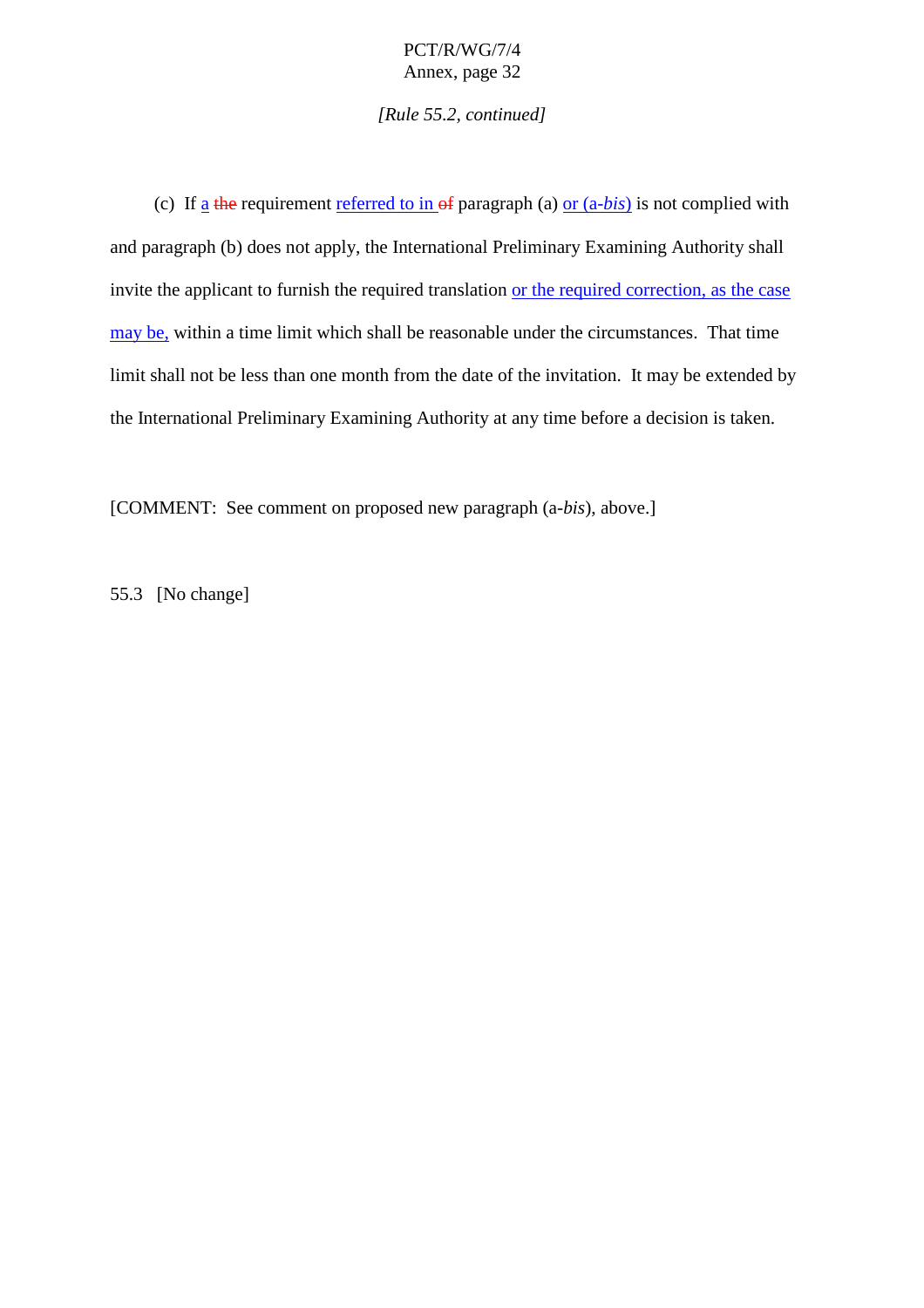## **Rule 66**

## **Procedure Before the**

## **International Preliminary Examining Authority**

66.1 to 66.8 [No change]

66.9 *Language of Amendments*

(a) Subjecttoparagraphs (b) and (c),  $\overline{\text{if the interactionalapplication has been filed in a}}$ language other than the language in which it is published, any amendment, as well as any letter referred to in Rule 66.8, shall be submitted in the language in which the international application is published under Rule  $48.3(a)$  or  $(b)$  of publication.

[COMMENT:The proposed amendments are consequential on the proposed amendment of Rule  $48.3(a)$  and  $(b)$  (see above).]

 $(b)$  to  $(d)$  [No change]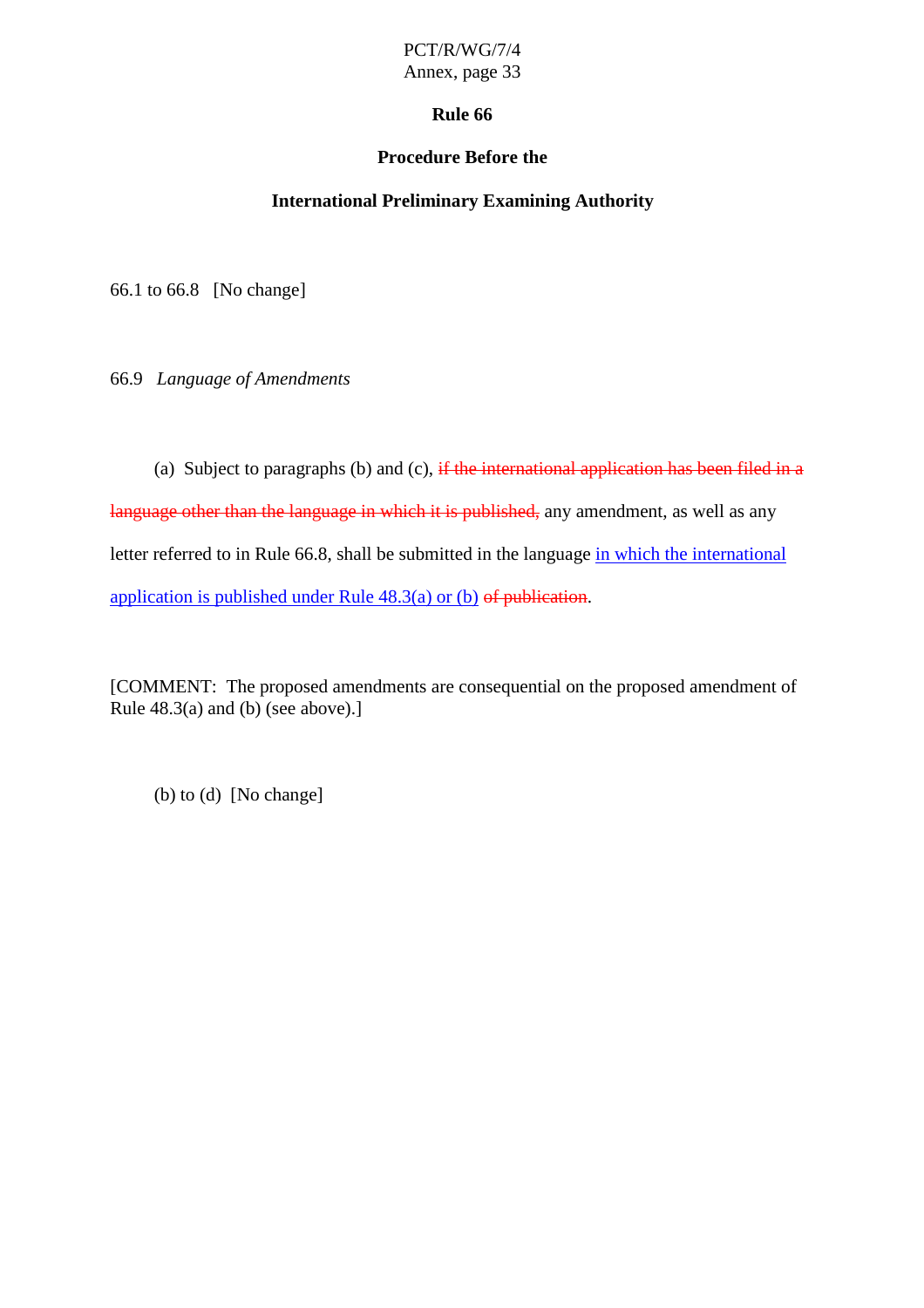#### **Rule 70**

# International Preliminary Report on Patentabili tyby **the International Preliminary Examining Authority (International Preliminary Examination Report)**

70.1 to 70.16 [No change]

70.17 *Languages of the Report and the Annexes*

The report and any annex shall be in the language in which the international application to which the yrelate is published under Rule  $48.3(a)$  or (b) , or, if the international preliminary examination is carried out, pursuant to Rule 55.2, on the basis of a translation of the international application, in the language of that transl ation.

[COMMENT:The proposed amendments are consequential on the proposed amendment of Rule  $48.3(a)$  and  $(b)$  (see above).]